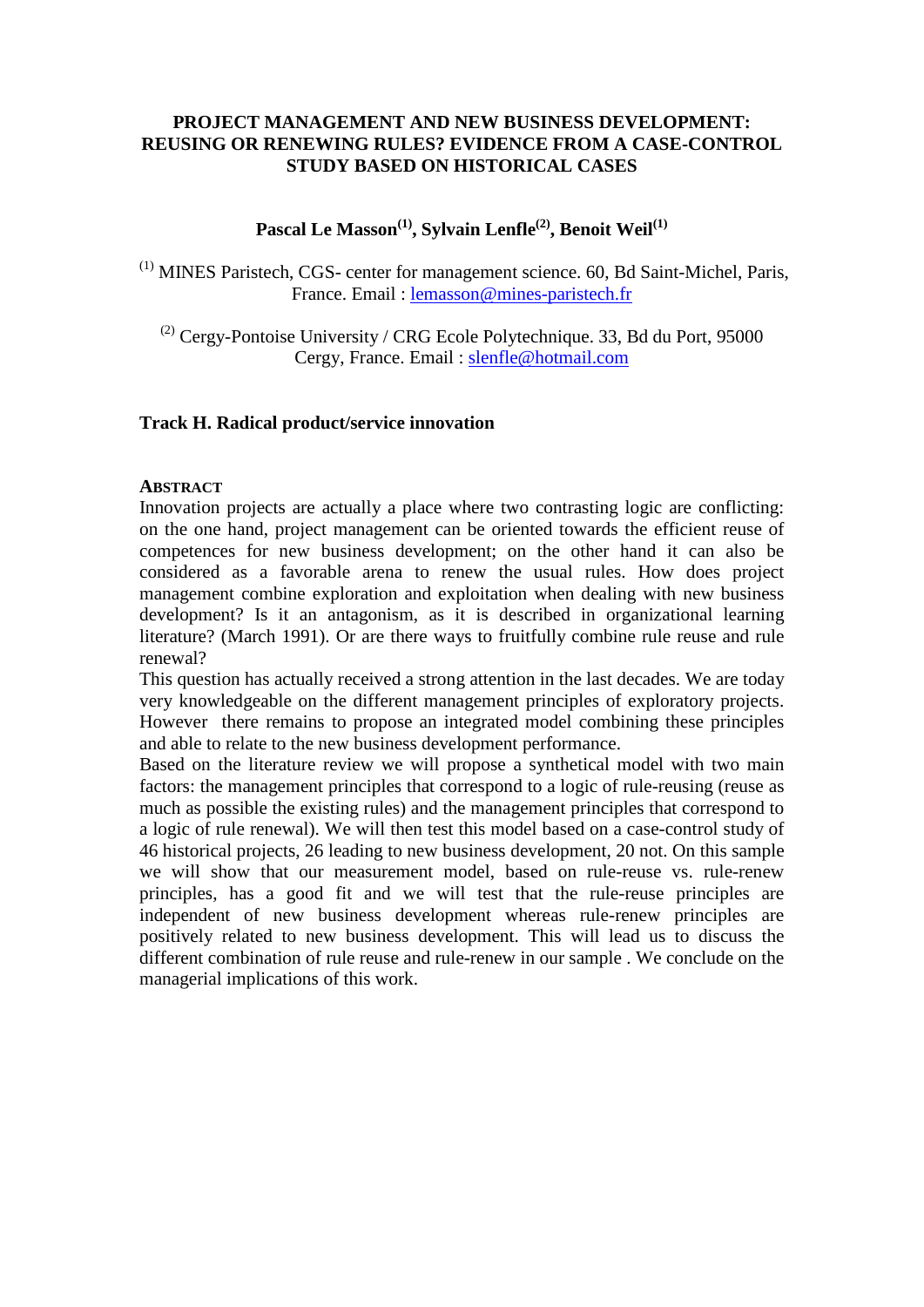#### **INTRODUCTION**

In the "hall of fame" of innovation projects, the invention of nylon stockings by Du Pont de Nemours is one of these exemplar projects that led to new business development (Hounshell and Smith 1988). Another example is the Manhattan project, that appears as the matrix of the post-war giant defense projects (Lenfle and Loch 2010). Hence innovative projects appear as the vector of new business development.

Still if an expert in project management would have audited Du Pont Nylon project or Manhattan project, he would certainly have badly assessed the project management: missing expertise, unclear list of specifications, no integrated team, no planning, no budget control,… Hence our research question: how can an innovative project be a relevant vehicle for new business development?

Innovation projects are actually a place where two contrasting logic are conflicting: on the one hand, project management can be oriented towards the efficient reuse of competences for new business development; on the other hand it can also be considered as a favorable arena to renew the usual rules. How does project management combine exploration and exploitation when dealing with new business development? Is it an antagonism, as it is described in organizational learning literature? (March 1991). Or are there ways to fruitfully combine rule reuse and rule renewal?

On such an issue, it is important to underline in which way our perspective differs from other approaches: a) the question is *not* whether a project is "intrinsically" innovative or, on the contrary, intrinsically non-innovative (for such a question see for instance the synthesis made by (Lenfle 2008)). We consider the project as a place where management principles are set to reach a certain object. If the goal is to develop a new business, *what are the preferable principles used in the project to get this goal?* b) the question is *not* whether the change of organizational routines is possible or not, impeded or promoted. Our question is on the *how*. We intend to show *what are the (project) management principles that helps to develop a new business and what are the management principles that don't relate to new business development*.

This question has actually received a strong attention in the last decades. One of the main results is that project management doesn't always consist in optimizing the use of resources to orient them towards a clear objectives. In many dimensions of project management (process, resources, coordination, value management…), authors have unveiled original practices and principles that lead to renew the rules and routines. For instance project process doesn't only consist in planning, control and reaction to external events but the process can be organized to maximize the exploration of the unknown in order to identify new risks unidentifiable at the beginning of the project (*unk unk*) {Loch, 2006 #10}. We are today very knowledgeable on these new practices and principles of project management. But there remains to propose an integrated model combining these principles and able to relate to the new business development performance.

Based on the literature review we will propose a synthetical model with two main factors: the management principles that correspond to a logic of rule-reusing (reuse as much as possible the existing rules) and the management principles that correspond to a logic of rule renewal (part 1). We will then test this model based on a case-control study of 46 historical projects, 26 leading to new business development, 20 not (see part 2 on the method). On this sample we will show that our measurement model, based on rule-reuse vs rule-renew principles, has a good fit and we will test that the rule-reuse principles are independent of new business development whereas rulerenew principles are positively related to new business development. This will lead us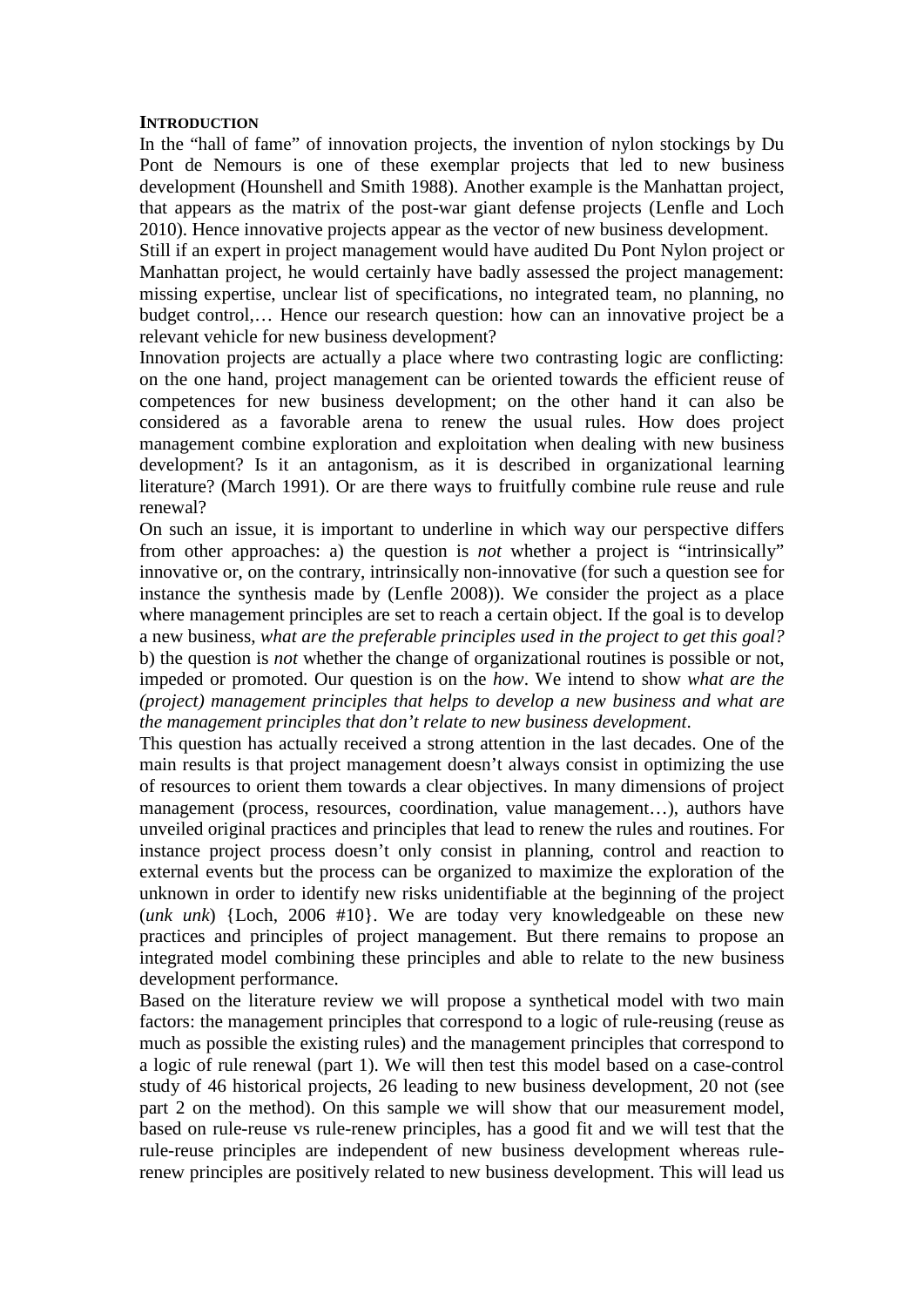to discuss the different combination of rule reuse and rule-renew in our sample (see part 3). We conclude on the managerial implications of this work.

#### **RESEARCH BACKGROUND AND HYPOTHESIS**

Innovative projects are considered as a powerful means to provoke the development of new business, in a so-called ambidextrous way (Tushman and O'Reilly III 1996). They can help organizations to change the architecture of their products and their core competences, i.e. to adapt to various forms of major innovations (O'Connor 2008). It is even considered, as a consequence of the mirroring hypothesis (Henderson and Clark 1990), that the success of this kind of projects should not only lead to major changes on the product/services but also to strong organizational shifts (invention of new kinds of structures, forms of coordination, new partnerships,…). But beyond this general view, how does project management relate to business creation and nonadaptive organizational change? What are the factors that could explain that some projects lead to new business development?

To begin we have to clarify the notions of new business development. By "new business development" we understand a new family of products related to some "major innovation" (O'Connor 2008). We recognize by the fact that there is a lineage of products sharing common properties, a kind of "dominant design" (Abernathy and Utterback 1978). Some of these properties makes that the products of this family are considered as a major innovation, compared to the existing one at the beginning of the lineage (new features, new business models, new competences, new architectures,…). Moreover this new lineage can correspond to a new organization (new business unit or even, in an historical perspective, invention of a new organizational actor like the invention of the corporate research lab at Du Pont). These criteria are consistent with the two main criteria used by (Leifer et al. 2000), new to the context and misalignment: the new business development leads to products which are new to their context and these products were so "misaligned" that they require a new business line for themselves.

Which factors are described in the literature? A first series of factors are given by the classical project management success factors. Literature (see for instance the synthesis in (Brown and Eisenhardt 1995)) has long established a list of critical success factors of project management: clear initial vision and clear problem to solve (Imai et al. 1985) (Clark and Fujimoto 1991) (Wheelwright and Clark 1992) (PMI 2004), careful planning, uncertainty front loading to avoid late discovery and surprises, integrated teams with relevant competences and clear work division (Myers and Marquis 1969) (Cooper and Kleinschmidt 1987, 1993) (Zirger and Maidique 1990) (PMI 2004). One will characterize these factors as "rule-reuse", in the sense that they are all based on well-known routines. Surprisingly enough, these factors are not self-evidently related to new business development: by contrast, new business development is said to require learning, exploration, risk taking, evolving teams and commitment and dynamic competences (Van de Ven & al., 1999; O'Connor & al, 2008). It is considered as a process that is incompatible with the existing routines. One could even wonder whether traditional project management success factors are not contradictory with new business development, in so far as they tend to re-use existing routines instead of revising them. This leads us to our first research hypothesis: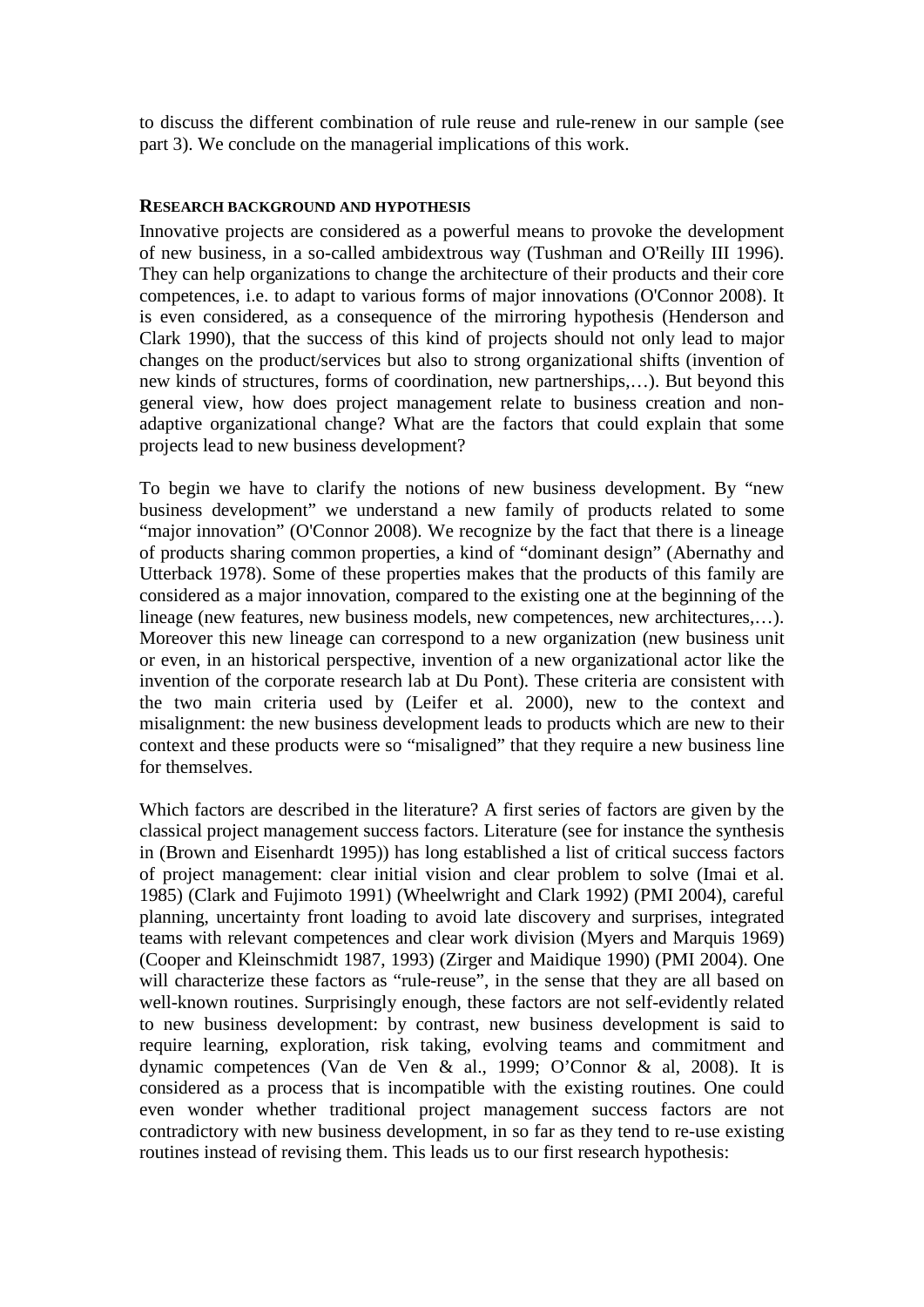*H1: the above-mentioned set of variables, corresponding to a rule-reuse factor (RR), are actually independent of the success of new business development.* 

The literature on innovation and project management helps to identify another set of critical factors for successful management of exploratory projects:

- 1- beyond the logic of robustness to unexpected events and risk minimization, innovative projects have to identify the unforeseeable uncertainties (or unknown unknowns) (Loch et al. 2006; Sommer et al. 2008); they can even maximize the exploration of the unknown on a certain issue, for instance identifying the options that maximize variance (Fredberg 2007; Lenfle and Loch 2010; Adner and Levinthal 2004)
- 2- beyond the logic of validation, the exploration is based on creative but rigorous methods that help to break critical design rules, either through fuzzyfront end phases (Koen et al. 2001; Reid and De Brentani 2004) or by systematic investigations (Tidd et al. 1997; Verganti 2008) or by launching strongly deviant explorations, often described as "moon-landing" initiatives, to let be surprised by the results, in an organized "reflexive" way (Schön 1990; Le Masson et al. 2011a; Sutton and Hargadon 1996; McGrath 2001);
- 3- beyond integrated team with clear work division, the innovation project team is also able to connect, involve and commit relevant stakeholders over time (Akrich et al. 2002; Van de Ven et al. 1999) or even to create in its ecosystem a disruptive community that will support the development of the whole business (Le Masson et al. 2011b)
- 4- beyond the clear list of requirements and well-defined specifications, the innovative project might require a capacity to "make sense" from different value perspectives (Thiry 2001) or it can even require a value management (Hatchuel et al. 2005) (Gillier and Hooge 2012) that manages multiple, interdependent exploration alternatives to create multiple, varied, types of values (Elmquist and Le Masson 2009; Loch et al. 2006; Lenfle, 2008; Van de Ven et al. 1999)

This second set of factors is more oriented towards learning and creation of new competences and values, instead of using rules for known performance criteria. It can even tend to intentionally break the rules. We call it "rule-renew" factors (RN). These factors are more easily related to successful organizational change. This suggests a second hypothesis:

*H2: the above-mentioned set of variables, corresponding to the rule-renew factor (RN), positively impact the success of new business development.* 

If H1 and H2 are true, this raises an interesting issue: we should find successful projects that combine rule-renew factors and rule-reuse factors. How can one combine these factors?

### **RESEARCH METHODOLOGY AND EMPIRICAL MATERIAL: A CASE-CONTROL STUDY ON 46 WELL-DOCUMENTED HISTORICAL CASES.**

The test of such hypotheses raise a strong methodological issue: we need rich empirical data on the project itself to analyze the management dimensions mentioned above (risk management, learning strategy, value management and organization) but we also need long term analysis to check new business creation. That's the reason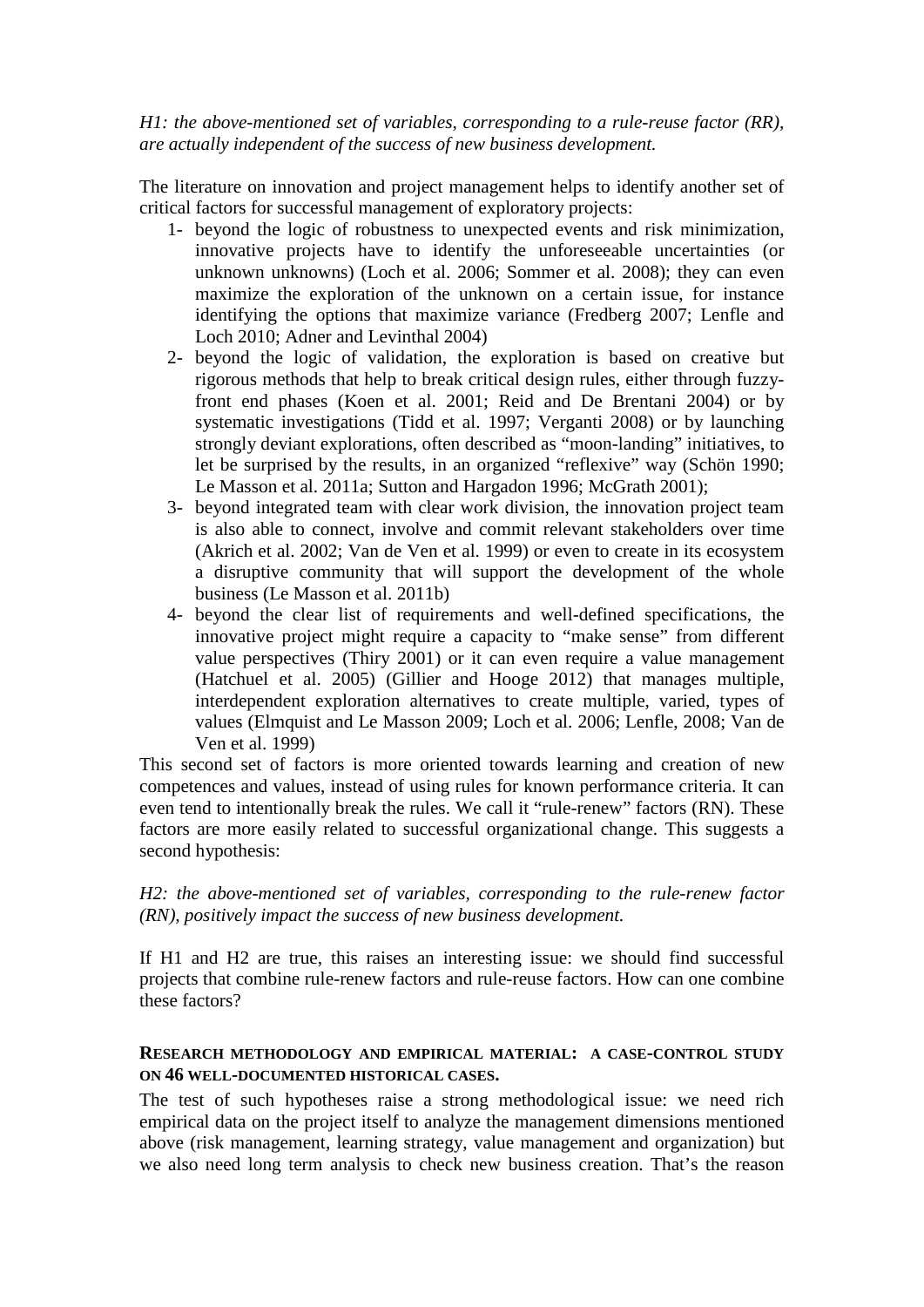why, following (Kieser 1994; Pettigrew 1990), we favored historical data. Historical data have already been used on single innovative projects (Lenfle and Loch 2010). In this paper we try to generalize these single case results to a large sample of 46 welldocumented historical cases.

We conducted a case-control study, with 26 cases of project leading to new business development and 20 control cases (project without new business development). This method has a good statistical power, given the fact that cohort studies, with which case-control method is often contrasted, must wait for a 'sufficient' number of 'case' events (new business development) to accrue, which would have been very costly in our situation.

### **Case selection**

We selected 26 historical cases, where there were written detailed, available material and where each case combined two critical features: *there was a recognized development of a new business and this new business development was associated to a project*. We selected the 20 control cases with the following criteria: *there was a project and this project didn't lead to a new business development*.

To assess the existence of a project was an easy task since the authors of the cases themselves mention it carefully.

To assess the "new business development" variable we used two criteria: are there "descendants" of the initial project, i.e. products/services sharing similar functions, technologies and architectures. For instance the initial nylon stockings were followed by several derivatives that built a family of products, sharing common values (robust, light, fashionable,…) and common technologies (the nylon fiber and its associated technologies), progressively building a dominant design (Abernathy and Utterback 1978), with regular improvement. In each case we analyze whether a "lineage" emerges after the initial proposal. The second criteria is an organizational one: we check whether the new business is associated to a new business unit or even to new departments in the organization. In the case of nylon, a new department emerges, in charge of polymer products, and the new corporate research lab acquires such a strong legitimacy that it becomes institutionalized in Du Pont organization.

In practice, the three authors assess independently the variables, following a classical 5-level Likert scale (from  $-2$  – strong disagree- to  $+ 2$  –strongly agree) (see detailed questions and assessment criteria in appendix).

Interestingly enough, these criteria led us to skip one case: Apollo. We initially selected Apollo as a relevant case, because of the apparently high descendance of the project (from Apollo 1 to Appolo 17). However careful investigations led to consider that there were only very few missions that followed the success of Appolo 11, they were all mainly a copy of the first one (except the Lunar Rover), without any improvement and any logic of business growth through improvement and variety. Moreover there were very limited transfers from the Apollo project to the following NASA projects (in particular the authors mention that there was no effect of Apollo on the Shuttle project). This is the reason why we finally didn't consider Apollo as a relevant case of new business development.

The above-mentioned criteria helped to deal with one critical issue when relying on historical cases: how long should one wait before one considers a case as an historical one? Should one fix a standard duration (eg "more than twenty years")? We prefer to consider that the relevant duration was made by the product development time specific to the lineage in question; e.g. in case of automotive innovation, innovations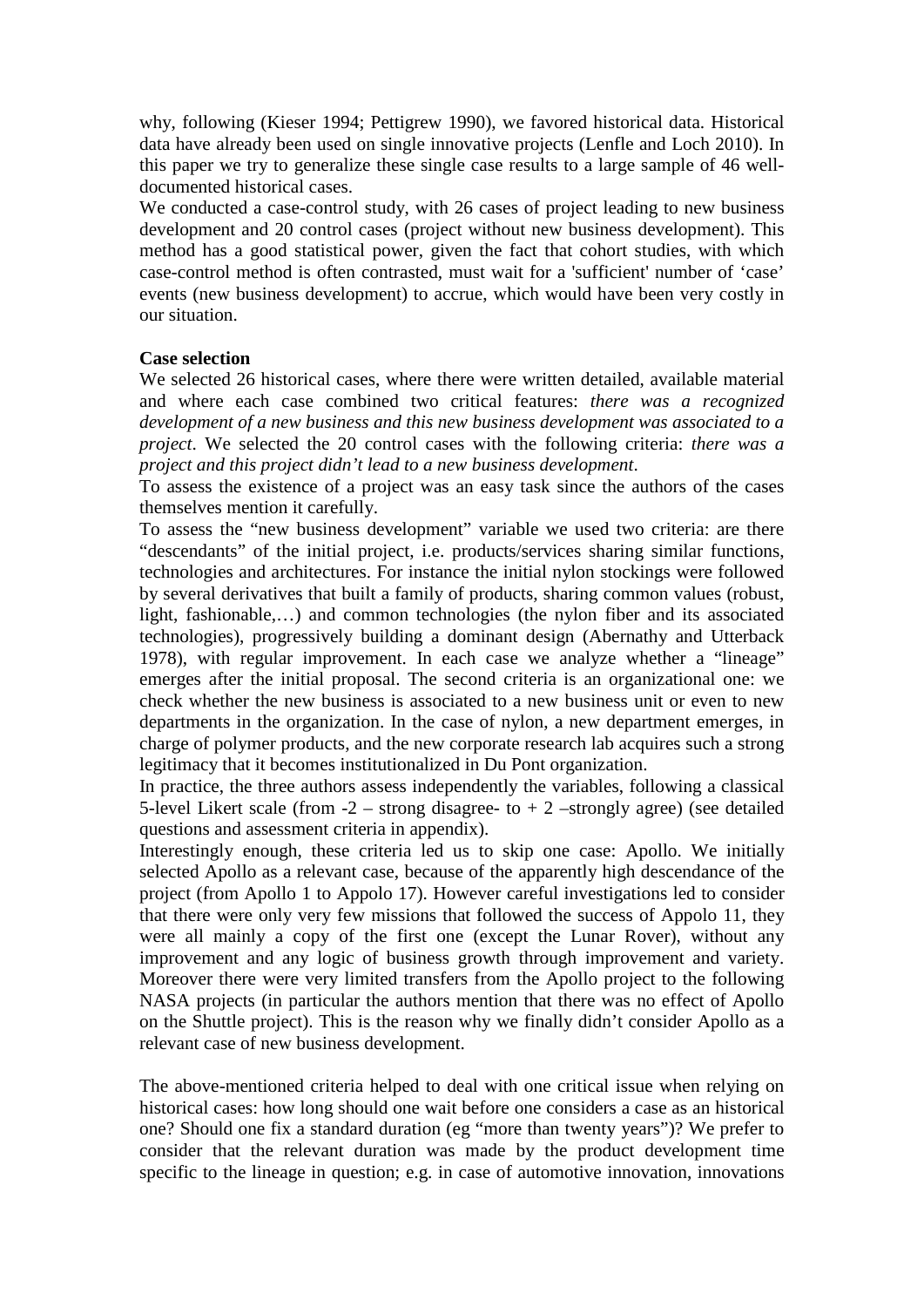like telematic services or athermic windshield are likely to be implemented for each new car development launched by the car manufacturer, i.e. approximately typically one or two every year for PSA. Hence after a couple of years it is possible to say whether a lineage is installed or not. This justifies that we will use relatively contemporary cases like Tefal or PSA, for which it was possible to assess lineage success.

Based on the same criteria we selected the control cases. We found these control cases in historical books. To ensure that these cases were *not* at the origin of a lineage of products, we had the same historical logic: follow on the long term. Moreover we were from time to time able to identify cases which were actually inside a lineage created by one of our "new business development" cases (see Saint-Gobain windshields) or in the same organization (see for instance Poseidon and Trident cases). We also relied on studies like (Clark and Fujimoto 1991) which made already powerful synthesis of several project management cases.

In such a process we had to take care of the observer objectivity. In quantitative studies based on questionnaires, it is today common to separate either the people making the study and the one making the analysis or, even, to separate the questionnaire into two parts, one on the dependent variables and the other on the independent variables, the part being administrated by two different persons (e.g. (Lichtenthaler 2009)). These methods are actually used because the results depend almost only on the data gathered through the questionnaire. The issue is often to triangulate the data with other sources. In our case we could strongly triangulate, since we rely on a much richer material than only the interviews since we could use complete history written by expert historians or in-depth case, comprehensive studies. Hence for each data point we had access to a quantity and quality of data that often far exceed the classical questionnaires.

On the other hand, qualitative study recommend to separate between data gathering and coding, on the one hand, and data analysis on the other (Yin 2003) (see for instance (Santos and Eisenhardt 2009)). We were able to follow the recommendation since we separate between the data gathered by the case historians and the analysis we made. Moreover the historical data we use are all published in English so that the reader can refer to the material if he wishes.

The list of cases and the published references are given in table 1 below.

| Case           | <b>Name</b>                        | Company/            | <b>References</b>                                        |
|----------------|------------------------------------|---------------------|----------------------------------------------------------|
| 'n°            |                                    | <b>Organization</b> |                                                          |
|                | Manhattan Project /<br>atomic bomb | US Army             | (Lenfle 2011; Hewlett and<br>Anderson 1962; Rhodes 1986) |
| 2              | <b>Nuclear Submarines</b>          | US Navy             | (Hewlett and Duncan 1974)                                |
| 3              | Atlas / Titan ICM                  | US Air Force        | (Hughes 1998; Johnson 2002b)                             |
| 4              | <b>Polaris Missile</b>             | US Navy             | (Sapolsky 1972; Spinardi 1994)                           |
| 5              | <b>SAGE Defense</b>                | <b>US Air Force</b> | (Hughes 1998; Johnson 2002b)                             |
|                | System                             |                     |                                                          |
| 6              | Sidewinder                         | Navy                | (Westrum 1999)                                           |
| $\overline{7}$ | IBM System 360                     | <b>IBM</b>          | (Baldwin and Clark 2000; Brooks                          |
|                |                                    |                     | 2010) (Ceruzzi 2003)                                     |
| 8              | XP-80 Jet Airplane                 | USAF / Lockheed     | (Miller 1995)                                            |
| 9              | F-117 Stealth bomber               | USAF / Lockheed     | (Miller 1995; Rich and Janos                             |
|                |                                    |                     | 1994)                                                    |
| 10             | IBM PC                             | <b>IBM</b>          | (Baldwin 2005; Chposky and                               |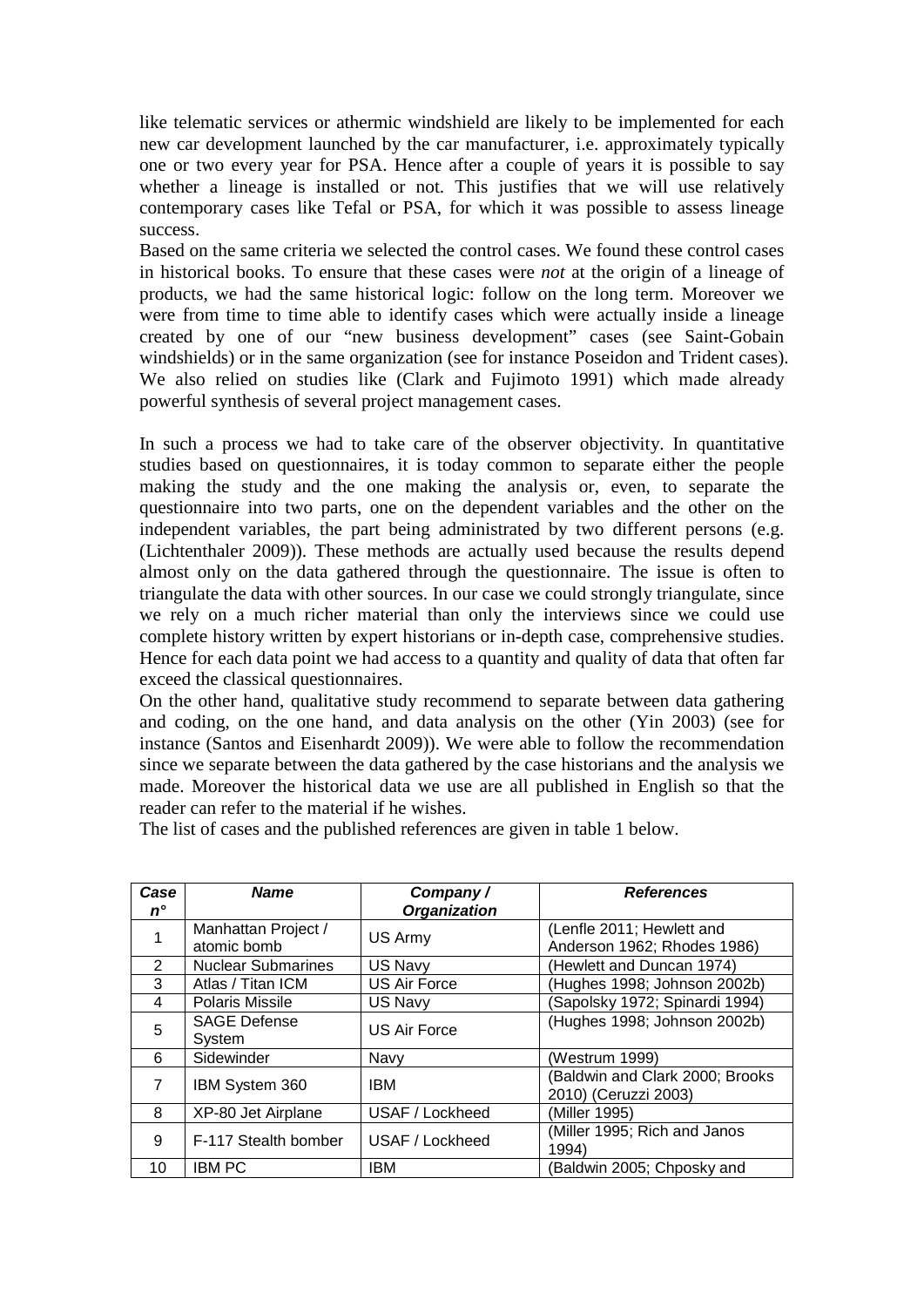|    |                                                                        |                                          | Leonsis 1988) (Ceruzzi 2003)                                                  |
|----|------------------------------------------------------------------------|------------------------------------------|-------------------------------------------------------------------------------|
| 11 | <b>Automotive Telematic</b><br>Services                                | <b>PSA</b>                               | (Lenfle and Midler 2003, 2009)                                                |
| 12 | <b>Electric Lighting</b>                                               | Edison                                   | (Hughes 1983; Israel 1998;<br>Millard 1990)                                   |
| 13 | Prius                                                                  | Toyota                                   | (Itazaki 2008; Magnusson and<br>Berggren 2001; Nonaka and<br>Peltokorpi 2006) |
| 14 | Nylon                                                                  | Du Pont de Nemours                       | (Hounshell and Smith 1988)                                                    |
| 15 | iMode                                                                  | NTT Docomo                               | (Funk 2001; Gawer and<br>Cusumano 2002)                                       |
| 16 | Catia                                                                  | <b>Dassault</b>                          | $\overline{(Daloz}$ et al. 2010)                                              |
| 17 | Centrino                                                               | Intel                                    | (Burgelman and Meza 2007)                                                     |
| 18 | Film camera                                                            | Kodak                                    | (Jenkins 1983, 1975)                                                          |
| 19 | Eiffel economic Bridge                                                 | Eiffel                                   | (Eiffel 188x; Le Masson and Weil<br>2010; Lemoine 1989)                       |
| 20 | Raclette anti-odeur                                                    | Tefal                                    | (Le Masson et al. 2010; Chapel<br>1997, 1999)                                 |
| 21 | No bag vaccum<br>cleaner                                               | Dyson                                    | (Dyson and Coren 1997)                                                        |
| 22 | First locomotive family                                                | <b>Baldwin</b>                           | (Brown 1995)                                                                  |
| 23 | Ductile tungsten                                                       | <b>GE</b>                                | (Reich 1985)                                                                  |
| 24 | Diesel engine                                                          | MAN - Krupp                              | (Bryant 1973, 1976)                                                           |
| 25 | Microbus                                                               | RATP - Gruau                             | Elmquist and Le Masson 2009)                                                  |
|    | Athermic windshields                                                   |                                          | (Hatchuel et al. 2010; Le Masson                                              |
| 26 | and thin coating                                                       | Saint-Gobain                             | et al. 2010)                                                                  |
| 27 | Apollo                                                                 | <b>NASA</b>                              | (Brooks et al. 1979; Johnson<br>2002a; Murray and Bly Cox 1989)               |
| 28 | Eiffel tower                                                           | Eiffel                                   | (Eiffel 188x; Le Masson and Weil<br>2010; Lemoine 1989)                       |
| 29 | <b>BMW</b> car windshield                                              | Saint-Gobain                             | (Hatchuel et al. 2010; Le Masson<br>et al. 2010)                              |
| 30 | New car project<br>(1990s)                                             | Toyota                                   | (Sobek et al. 1999)                                                           |
| 31 | Twingo                                                                 | Renault                                  | $\overline{\text{(Midler 1993)}}$                                             |
| 32 | Poseidon                                                               | Navy                                     | (Spinardi 1994)                                                               |
| 33 | Trident                                                                | Navy                                     | (Spinardi 1994)                                                               |
| 34 | <b>ELINAR</b>                                                          | Chevenard-<br>Fourchambault<br>Commentry | (Chevenard 1923, 1933)                                                        |
| 35 | <b>Trucks</b>                                                          | Schlumberger                             | (Bowker 1994; Allaud and Martin<br>1976)                                      |
| 36 | <b>Blue Amberol</b><br>Phonograph                                      | TAE inc. (Edison)                        | (Hughes 1983; Israel 1998;<br>Millard 1990)                                   |
| 37 | Gyro 3rd generation                                                    | Sperry                                   | (Hughes 1971)                                                                 |
| 38 | AC Generator 1886<br>version                                           | <b>Thomson Houston</b>                   | (Carlson 1992)                                                                |
| 39 | <b>Liquid Scintillation</b><br>Counter with automatic<br>changer, 1958 | Packard                                  | (Rheinberger 2001)                                                            |
| 40 | Locomotive 2-10-0<br>type "decapod" for<br><b>Brazil (1885)</b>        | <b>Baldwin</b>                           | (Brown 1995)                                                                  |
| 41 | Line amplifier telephon<br>repeater (1921)                             | ATT                                      | (Reich 1985)                                                                  |
| 42 | European High-End<br>specialist project type                           |                                          | (Clark and Fujimoto 1991)                                                     |
| 43 | European volume<br>project type                                        |                                          | (Clark and Fujimoto 1991)                                                     |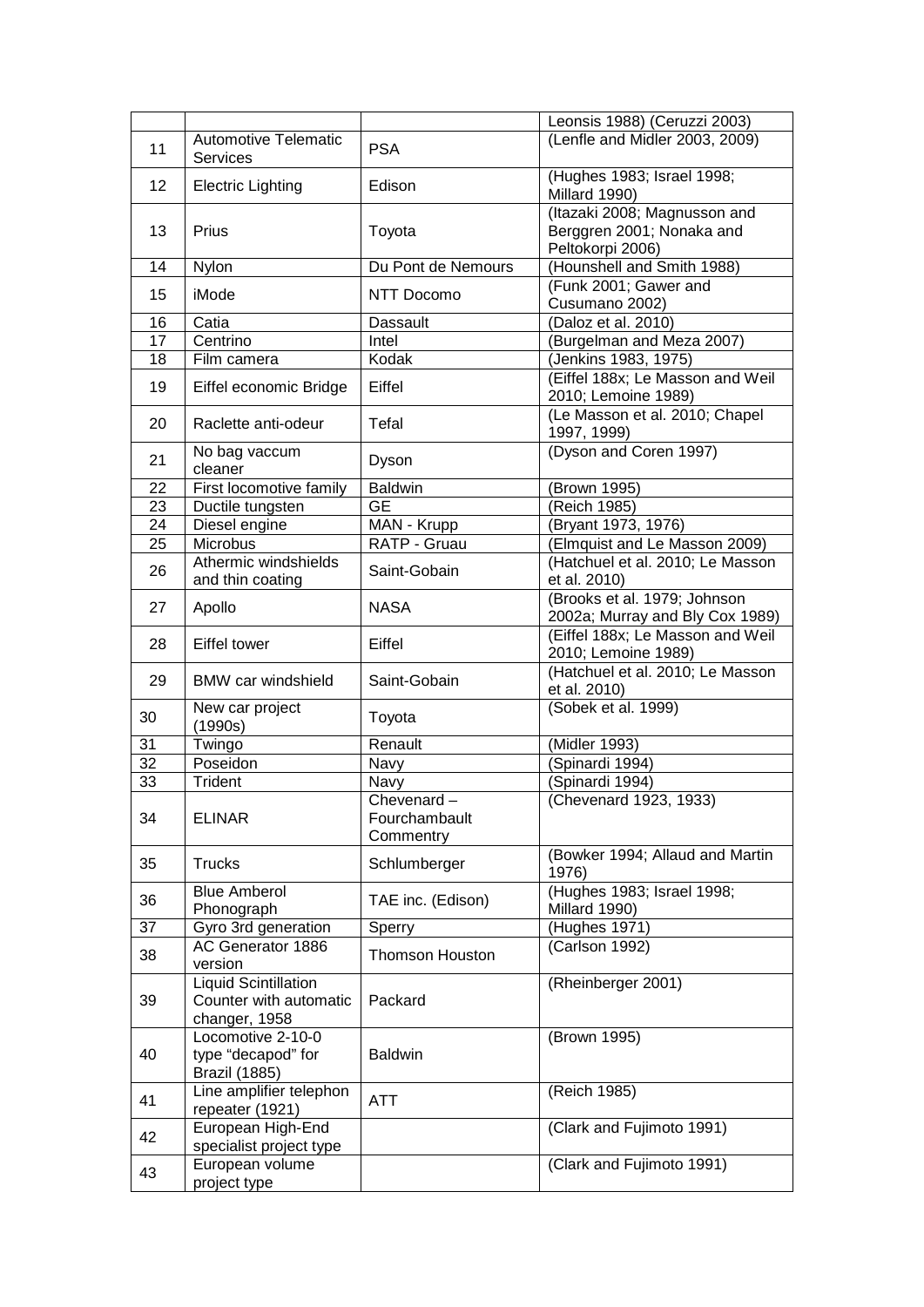| 44 | Japan project type |       | (Clark and Fujimoto 1991) |
|----|--------------------|-------|---------------------------|
| 45 | US project type    |       | (Clark and Fujimoto 1991) |
| 46 | Diver Watch        | Omega | (Pasquier 2008a, b)       |

**Table 1: list of cases**

### **Project management descriptors**

For each case we analyzed project management, according to the main variables identified in the literature. We describe below each of them, grouped into four classical organizational dimensions: managing risks, managing learning, managing team, managing target value. Below we detail these descriptors. In italic we write the assessment to be accepted or rejected by analyzing the case. The descriptors are not mutually exclusive (for instance, in case of learning, some parts of the project can be based on validation whereas some other parts are more exploratory).

# 1- Process organization for managing risk:

- 1. *Organize a planned process that is robust to external events (technological and market uncertainties): in case of surprise, it can react and still meet the target.* This is the classical project robustness criteria. For instance in the case of the F117-stealth at Lockheed skunkworks, the authors writes: "evidence of good contingency planning […] included actions taken to recover from […]". (p. 162) (Rich and Janos 1994)
- 2. *The project organizes to identify unforeseeable uncertainties (unk unk) or/and the project organizes to increase the variance in the options.* The first part of the proposal refers to criteria introduced by Loch et al. (2001; 2006) It takes the form of sophisticated sequential and parallel testing of different solutions. The Manhattan project exhibit clearly this feature (Lenfle and Loch 2010).

The second part of the sentence refers to the fact that, in a logic of real option pricing, innovative projects value increased with the variety of technological and market scenarios they could address so that risk management consisted in exploring the largest technological and market span (and not only the most "feasible" and "marketable" alternatives) (O'Connor 2008; Adner and Levinthal 2004; Fredberg 2007; Lenfle and Loch 2010). Manhattan project also exhibits this feature since in the project several explorations didn't aim at validating a technological path but did aim at exploring the technological potential opened by the path (Lenfle and Loch 2010).

The first type of risk management is actually based on the fact that the rule used to lead the project are robust to external conditions whereas the second type of risk management consists in identifying external risk that would then require the creation of new rules.

# 2- Managing project costs and resources associated to learning:

1. *Project learning costs are related to tests and validation: alternatives are tested and evaluated and the relevant (or the best) one is kept.* This approach is at the root of project planning and project as problem solving (Imai et al. 1985; Clark and Fujimoto 1991; Wheelwright and Clark 1992). Edison Electric Lighting or Polaris missile comprised lots of such technological validations. Such a validation logic is possible when technologies evaluation criteria are well-identified in advanced (i.e. one can identify such a list of technologies and validation criteria at the beginning of the project)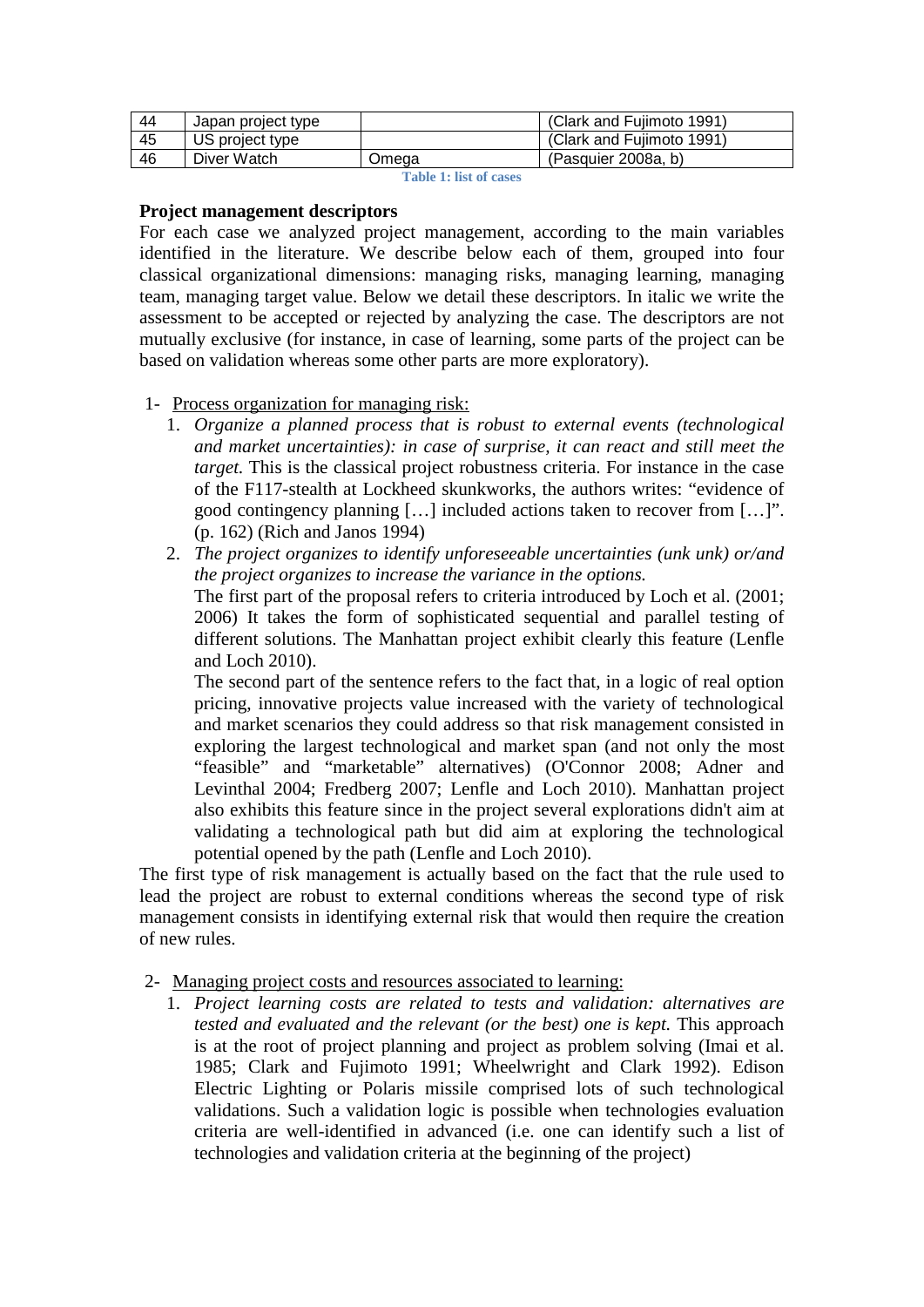2. *Project learning (a) uses deviant explorations to be surprised by the results of such explorations and/or (b) project learning uses systematic, comprehensive investigations and/or (c) project learning uses a fuzzy front end, creative phase.*

a- The first part of the sentence refers to a "reflexive" learning. This is more than serendipity in the sense that it is a *provoked* surprise (Schön 1990; Le Masson et al. 2011a; Sutton and Hargadon 1996; McGrath 2001). The polymer synthesis in Du Pont corporate research lab initially followed such a logic since it only intended at creating new fibers, never seen before, without any warranty of success.

b- The second part of the sentence appears when there is an organized design of experiments, close to a traditional "experimental research" logic (Tidd et al. 1997; Verganti 2008). Edison research of a "good" filament for incandescent lamps followed this logic by systematically trying almost all existing fibers.

c- The third part refers to a preliminary phase that helps to identify multiple pathes, including "moon landing" or crazy one (Koen et al. 2001; Reid and De Brentani 2004). Polaris missile exhibits such a phase that further led to clearly distinguish between two types of tasks: the one where a validation logic was enough and the one where a more exploratory logic was required.

The first type of learning consists in validating existing routines against existing performance criteria whereas the second learning management consists in creating new routines and/or new performance criteria.

- 3- Coordination means to manage project team and project environment:
	- 1. *Project team is integrated, stable and exhibits clear work division. The relationship with the external environment is well codified.* (Myers and Marquis 1969; Cooper and Kleinschmidt 1987, 1993; Zirger and Maidique 1990). Edison team at Menlo Park is a clear example of such a project team.
	- 2. *Project team (a) is able to commit new (initially external) actors to its network and/or (b) project team is able to change its own ecosystem by motivating external actors to create knowledge and competences to contribute to the future lineage.*

(a) The first part of the sentence refers to criteria of innovation team that was introduced by Actor Network Theory (ANT) works (Akrich et al. 2002), insisting on the need to mobilize external resources (suppliers, research labs,…) and to "translate" the project to adapt to the need of multiple stakeholders, beyond the project customer. Edison lighting case is precisely mentioned as a case of successful involvement of new actors in the innovator network (Akrich et al. 2002) (the authors use (Hughes 1983)).

(b) The second part refers to criteria that is actually strongly different from the previous one, where the initial project team is "enlarged" to new stakeholders. In this latter case, the project team only stimulates knowledge creation in the ecosystem that is likely to support the development of the new business (Le Masson et al. 2011b; Le Masson et al. 2009). For instance Toyota Prius pushes several actors of the ecosystem to launch themselves multiple explorations to become competent in power-electronics and energy storage.

The first type of team management often requires stables rules to be able to define ex ante the skills to be involved and the task to be assigned to each team member. By contrast, the second type of team management insists on the capacity to adapt the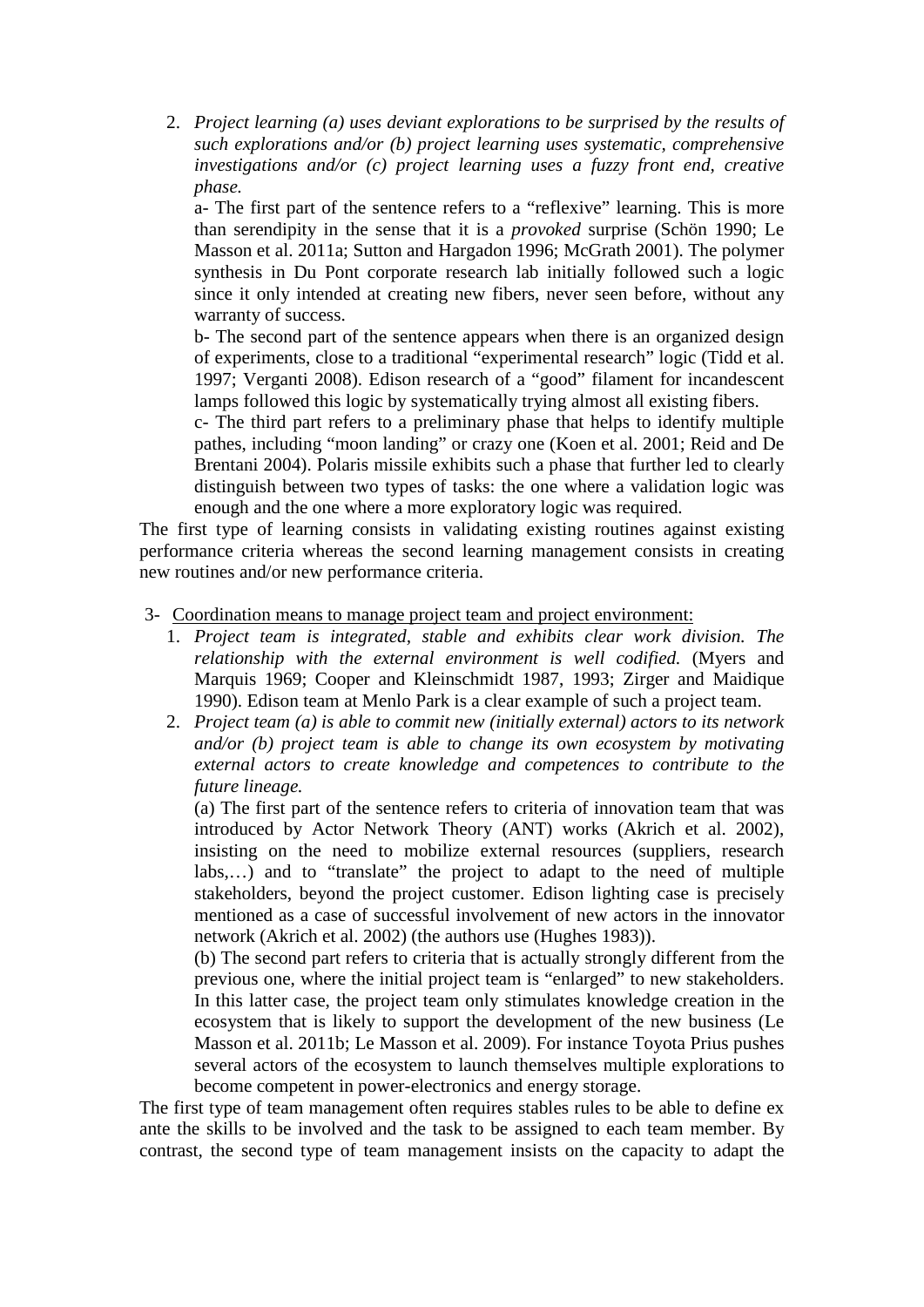configuration of the team (and the related network and ecosystem) to the discovery of new issues.

- 4- Managing target value:
- 1. *The project target value is given by a clear list of requirements and well-defined specifications.* This helps to organize value division inside the project and project suppliers. The existence of this list of specification is usually quite easy to assess. One good example is given by F-117-Stealth: "the project was tailored to the specific needs of the program objectives" (p. 162) (Miller 1995)
- 2. *Project target value (a) requires sense-making during the project and/or (b) project target value is created during the project*.

(a) The first part of the sentence means that the value is not given at the beginning but results from the progressive aggregation of initially scattered interests (Thiry 2001). In the end, the value is unified. One example is made by Edison Lighting project, in which the value of light, compared to gas lighting, was only progressively identified. In Manhattan the true value of the multiple technological alternatives were identified only late in the process when the multiple technological alternatives began to be combined.

(b) Contrary to the first part of the sentence, where the value was present but is identified and aggregated during the process, the second part considers that some value is designed during the process, with the logical consequence that there are often multiple, contrasted and even contradictory values that are created and only one part of them is embodied in the final project. (Hatchuel et al. 2005; Gillier and Hooge 2012; Elmquist and Le Masson 2009; Loch et al. 2006; Van de Ven et al. 1999). For instance Toyota Prius project revealed that hybrid engines could be related to a new kind of "fun driving" instead of fuel consumption reduction. This further led to develop hybrid for 4-driving wheel cars, with quite high average fuel consumption.

The first type of value management is based on target value fixed exogenously and stable during the project. The project is not in charge to explore the value itself. The second type of value management is based on the exploration of new values during the project.

In the independent variables, that describe managerial actions to manage a project, one can distinguish variables that are all based on exogenously fixed rules (1.1, 2.1, 3.1, 4.1) (realize an existing list of specifications, while being robust to well-identified risks, learn through on empirical tests and organize an integrated, stable project team with clear work division), whereas another set of variables is "rule-renew-oriented" (the other descriptors).

For each case we check the success of new business development with the two indicators below:

- A- Lineages: *There a family of products/services that is new and associated to the first project.* We provide some additional indications to answer the above assessment:
	- a. Criteria for newness: see criteria of O'Connor et al. for major innovation (O'Connor 2008); other indicators can be added such as: new product name (eg Hybrid Synergy drive in the case of Toyota Prius).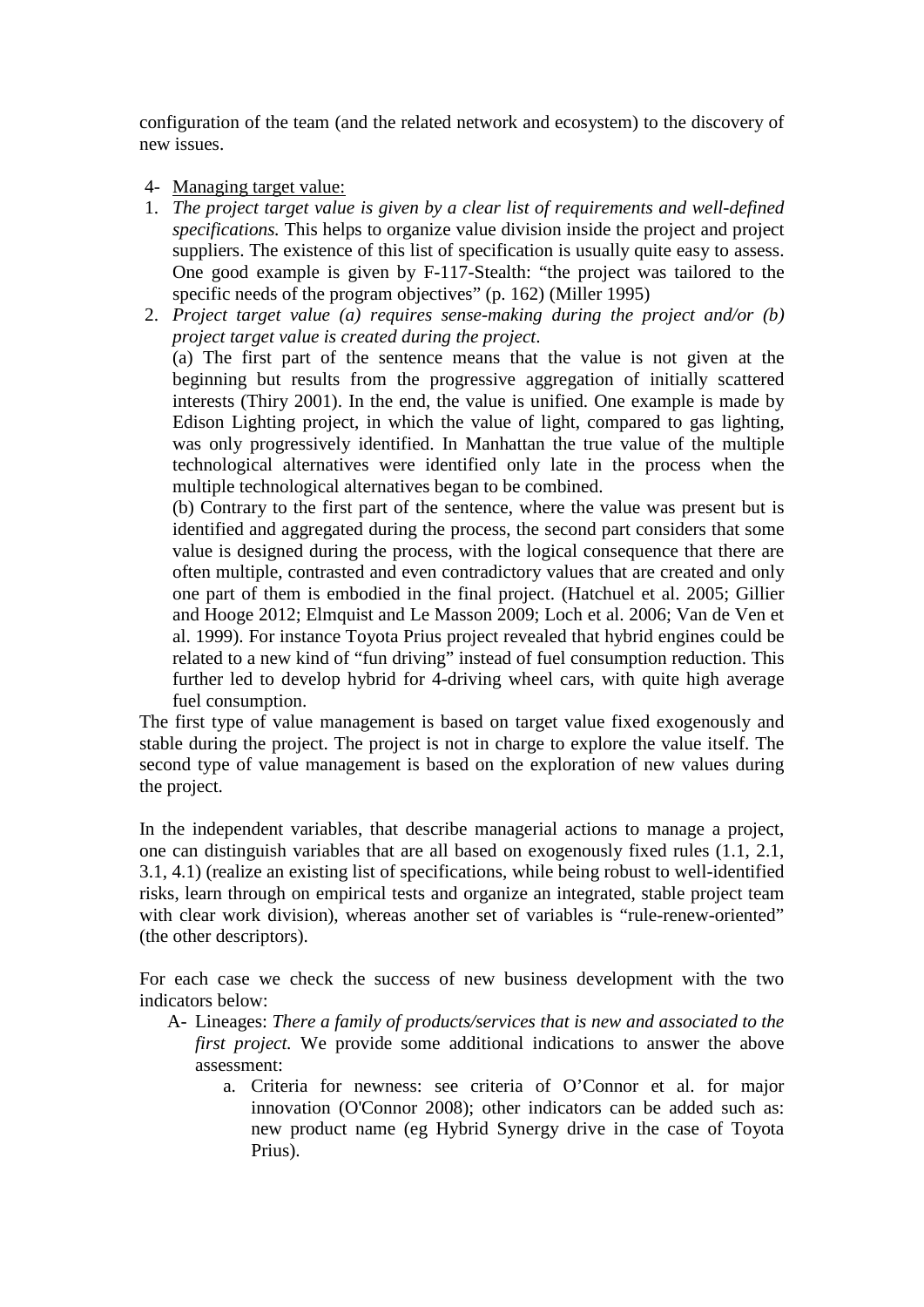- b. Criteria for family: several derivatives with several generations (eg. Prius models 1 to 4 and derivatives like Lexus Hybrid cars) and regular improvement and changes, in a logic of dominant design (Abernathy and Utterback 1978)
- c. Criteria of association: the first product is used as a reference or the competences created at the occasion of the first product are widely reused for the following ones (eg. the competences acquired during the Manhattan project are reused and improved on other nuclear weapons) (Maidique and Zirger 1985).
- B- New organizations supporting the new family of products. *There is a new organization that contributes to the new business development.* We provide some additional indications to answer the above assessment:
	- a. Criteria for new organizations: new business unit, new function (invention of corporate Research labs, of skunk works,…) .
	- b. Criteria for existence of the organization: contribute significantly to the lineage of products over time, with a relative stability.
	- c. Criteria for newness: the organization was not here at the beginning of the project (we follow here the "misalignment" criteria of Leifer et al. (Leifer et al. 2000))

We also add control variable, that are often mentioned for new business development:

- *a- Is there an established dominant design at the beginning of the project, on the project field?* This parameter controls for the fact that the existence of a dominant design would impede the development of new business development (lock in effect).
- *b- What is the relative size of the project organization compared to the whole organization?* This parameter controls for the fact that a project that is relatively small compared to the rest of the organization could be less likely to provoke the emergence of a new business in the organization.

# **Analysis**

We intended to lead a SEM (structural equation modeling) analysis, with a confirmatory factorial analysis for the measurement model on the project management features. Still the size of the sample is too small for the moment.

For this paper we had to rely on a less robust, more exploratory method: we first test the factors (latent variables: "rule-reuse" vs "rule-renew" factors) through a confirmatory factor analysis. We use Stata 11 with confa package (developed by S. Kolenikov et al. (Kolenikov 2009)). To test H1 and H2 we conduct a logistic regression using two categories based on the latent variables ("rule-reuse\_high" vs "rule-reuse\_low", to test H1; and "rule-renew\_high" vs "rule-renew\_low" to test H2). We took into account the control variables. The statistic method used in the method will be improved in next versions, including a complete SEM.

We conducted complementary empirical analysis on the cases that exhibit both good exploratory levels and good "rule-reuse" levels. For the cases in the configurations we first confirm again the values assigned to the descriptors and we analyze the strategies elaborated to combine good rule-renew and good rule-reuse in a project.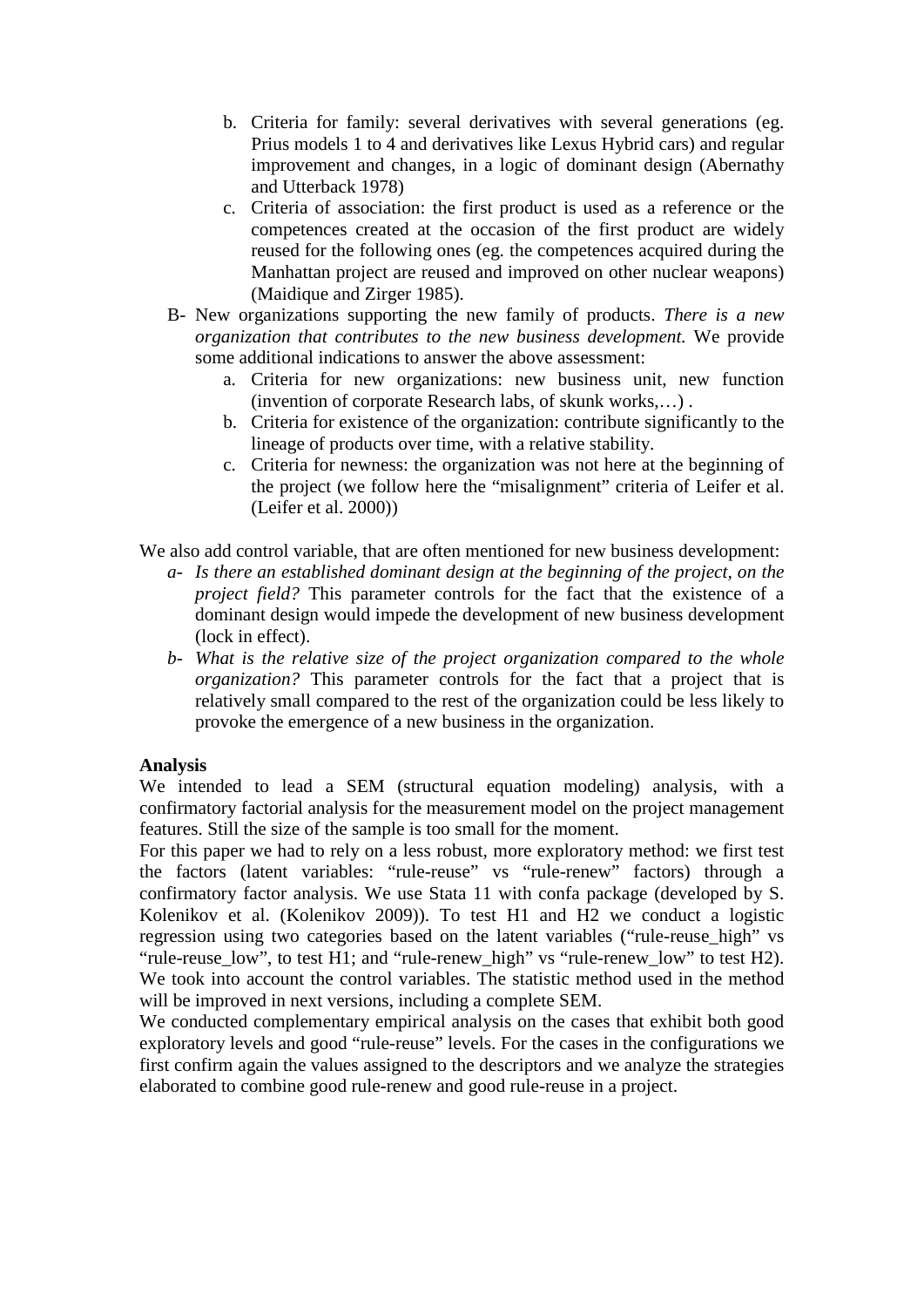### **MAIN RESULTS**

### **Example of a project analysis**

We first give below one example of the way we analyze the Manhattan project: Formally launched by the US Government in the summer of 1942, the Manhattan project leads to the design, development and use of the first atomic bombs against Japan in august 1945. In record time the engineers and scientist moved from the most meager laboratory data to working devices that constitutes historical breakthrough in the history of technology and open the atomic age. What is interesting for our study is that the Manhattan case has long been wrongly presented as the origins of modern project management (Lenfle & Loch, 2010). However, a close look at the management of the project reveals that most of the best practices of modern project management (PMI, 2008) are broken. As explained by the project director, L. Groves [1962, p. 19], "*the whole endeavour was founded on possibilities rather than probabilities. Of theory there was a great deal, of proven knowledge, not much*". Therefore they "*decided almost at the very beginning* (…) *to abandon completely all normal orderly procedures in the development of the production plants.* » (ibid, p. 72). Thus one cannot find in the Manhattan project the basics of project management: costs were unknown, planning impossible as well as risk management, and so on. Moreover the project strategy proved very original compared to what contemporary textbooks are teaching. Indeed, in order to manage unforeseeable uncertainties, the project managers decided to adopt a parallel approach i.e. to explore and implement simultaneously the different technical solutions. This finally allows the project to succeed in record time (see Hewlett & Anderson, 1962 or Rhodes, 1986 for a complete history of the case and Lenfle, 2011 for an analysis of the project strategy). What is interesting for our analysis is threefold :

- 1. Instead of, as assumed by the PMI model, defining at the beginning the requirements of the weapons which, given the scientific uncertainties, was impossible, the project steering committee explicitly decided to explore multiple scenarios. The goal was twofold: adapt to the unknown and reduce time to delivery ;
- 2. The entire project was fundamentally an experimental learning process (Loch & al, 2006). Each time they face a new problem (and there were a lot of them!) they experiment, add new solutions (e.g. thermal diffusion to enrich uranium), explore simultaneously different approaches, try seemingly crazy ideas (e.g. implosion weapons)… and adapt project strategy accordingly;
- 3. They cannot rely on existing competences since there were none. So they had to build almost from scratch an entire industry. To do this the army set up a dedicated organization with three pillars : the army corps of engineers, scientists and private firms like Du Pont, Union Carbide or Westinghouse (to name a few). In this sense Manhattan gives the fundamental impetus to the militaro-industrial complex.

One interesting feature of the project is its final success despite its violation of project management best practices. But there is more. Indeed reducing Manhattan results to the bombing of Hiroshima and Nagasaki and the ensuing surrender of Japan is profoundly misleading (Lenfle, 2012). What is striking is that Manhattan gives birth to lineages of new products that improve the initial design (ibid). Moreover the project generated an extremely rich knowledge base in various fields (nuclear science and engineering, computing, science of explosives, etc), which would later expand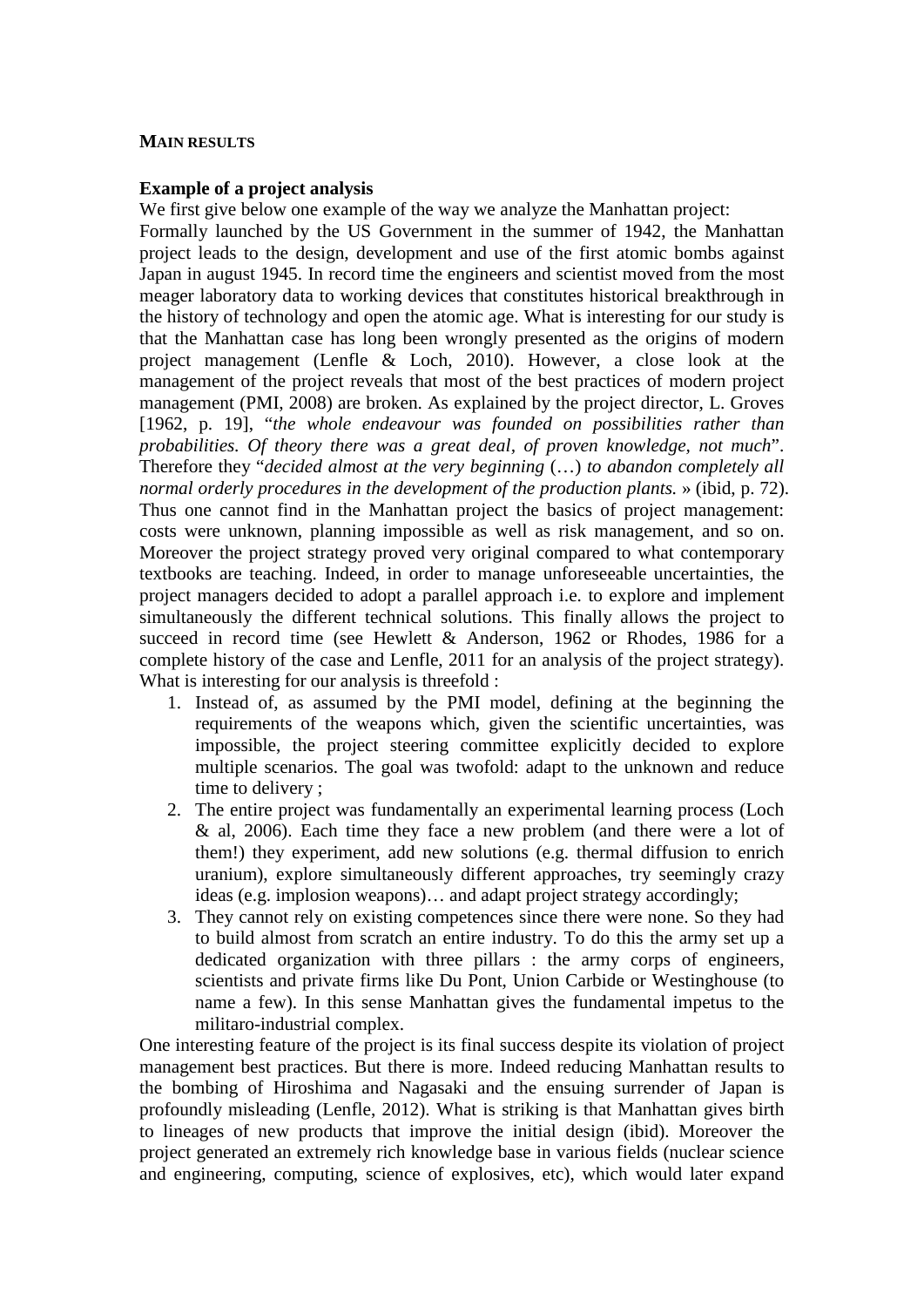and can be considered the cradle of the nuclear industry (military at first, but also probably civilian). And, last but not least, it also leaves behind him organizations (mainly plants and laboratories) that will survive in the postwar years through the Atomic Energy Commission created august 1, 1946 (see Lenfle, 2012).

### **Result 1: measurement model**

The measurement model is represented in figure 1 below.



**Figure 1: measurement model**

We conduct a confirmatory factor analysis (see results in table 2 below). Note that the case-control study can cause violation of normality in situation of strong correlation between factors and cases. Hence we rely on an alternative method to the classical (quasi-) MLEs estimation (or estimation by the variance-covariance matrix). We chose the so-called Satorra-Bentler "robust" errors estimate, after (Satorra and Bentler 1994).

The reported estimates are as follows: the estimated means of the data; loadings grouped by the latent variables; factor covariances and variances of the error term. All parameters are freely estimated except for loadings used for identification which have a coefficient estimate of 1 and are missing standard error.

The final set of the displayed statistics is likelihood ratios and two specific tests. The second test is against an independence model. The first line is for a test against saturated model (fit to the model). Note that in the case of Satorra-Bentler estimation, the test of the goodness of fit with a likelihood-ratio is no more valid. Santorra and Bentler proposed Satterthwaite-type correction Tsc, and Tadj, the first one corrects the scale and the second the scale and the degrees of freedom. With this new estimation, the fit is good. These two tests are given in the two last lines.

The second test shows that the current model is a big improvement when compared with the null model, in which variables are assumed to be independent. This confirms the *multidimensionality* of rule-reuse and rule-renew factors.

The Tsc and Tadj tests show that the model is fitting well. In particular one can notice that the paths from the item to the factors are significant to the 5% level providing support for the *convergent validity* of the model.

This result confirms the measurement model of project management that we built from the literature review: a model based on two main factors: rule-reuse management and rule-renew management. The last factor can even be assimilated to a "rulerenewal management".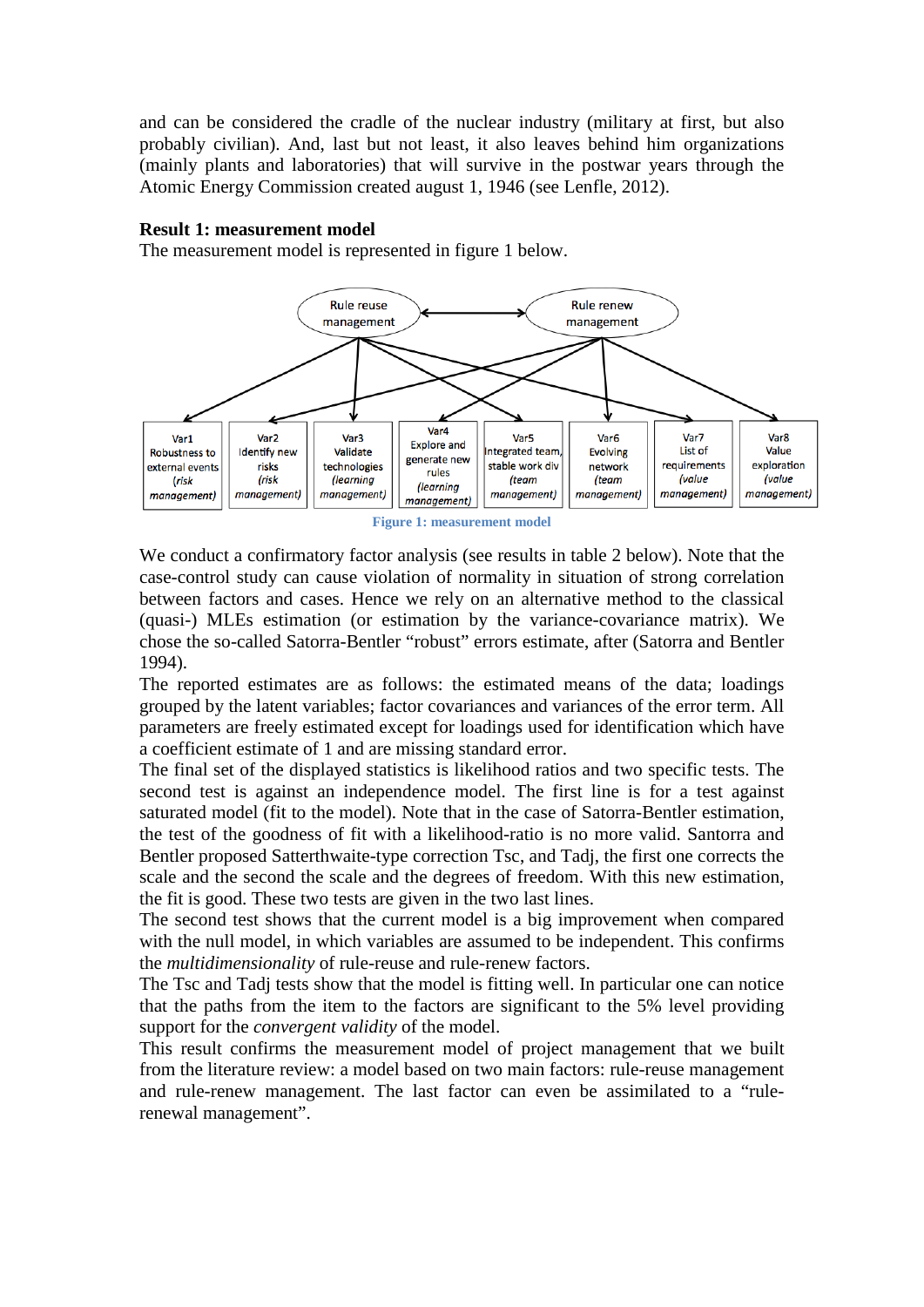|  | log likelihood = -541.18523 |  |  |  |
|--|-----------------------------|--|--|--|
|--|-----------------------------|--|--|--|

|                                    | Satorra-Bentler                      |            |         |                 |                                    |                      |
|------------------------------------|--------------------------------------|------------|---------|-----------------|------------------------------------|----------------------|
|                                    | Coef.                                | Std. Err.  | z       | P>IzI           |                                    | [95% Conf. Interval] |
| Means                              |                                      |            |         |                 |                                    |                      |
| var1                               | 3.391304                             | .2205817   | 15.37   | 0.000           | 2.958972                           | 3.823637             |
| var3                               | 3.326087                             | .2322212   | 14.32   | 0.000           | 2.870942                           | 3.781232             |
| var5                               | 3.76087                              | .1744145   | 21.56   | 0.000           | 3.419023                           | 4.102716             |
| var7                               | 3.73913                              | .2026172   | 18.45   | 0.000           | 3.342008                           | 4.136253             |
| var <sub>2</sub>                   | 3.26087                              | .2543291   | 12.82   | 0.000           | 2.762394                           | 3.759345             |
| var4                               | 3.630435                             | .2348607   | 15.46   | 0.000           | 3.170116                           | 4.090753             |
| var6                               | 3.347826                             | .2305116   | 14.52   | 0.000           | 2.896032                           | 3.79962              |
| var8                               | 3.173913                             | .250339    | 12.68   | 0.000           | 2.683258                           | 3.664568             |
| Loadings                           |                                      |            |         |                 |                                    |                      |
| R                                  |                                      |            |         |                 |                                    |                      |
| var1                               | 1                                    |            |         |                 |                                    |                      |
| var3                               | .9432382                             | .1818156   | 5.19    | 0.000           | .5868862                           | 1.29959              |
| var5                               | .5303342                             | .1358387   | 3.90    | 0.000           | .2640953                           | .796573              |
| var7                               | .823764                              | .1502184   | 5.48    | 0.000           | .5293414                           | 1.118187             |
| Е                                  |                                      |            |         |                 |                                    |                      |
| var2                               | 1                                    |            |         |                 |                                    |                      |
| var4                               | .9261635                             | .06009     | 15.41   | 0.000           | .8083893                           | 1.043938             |
| var6                               | .7341926                             | .0938248   | 7.83    | 0.000           | .5502993                           | .9180859             |
| var8                               | .8769581                             | .0728601   | 12.04   | 0.000           | .7341549                           | 1.019761             |
| Factor cov.                        |                                      |            |         |                 |                                    |                      |
| R-R                                | 1.721485                             | .4021316   | 4.28    | 0.000           | .9333219                           | 2.509649             |
| E-E                                | 2.671646                             | .2918144   | 9.16    | 0.000           | 2.0997                             | 3.243591             |
| $R - E$                            | $-1.460869$                          | .2975537   | $-4.91$ | 0.000           | $-2.044064$                        | $-.8776745$          |
| Var[error]                         |                                      |            |         |                 |                                    |                      |
| var1                               | .5167035                             | .2092214   | 2.47    | 0.014           | .106637                            | .92677               |
| var3                               | .9490239                             | .3648372   | 2.60    | 0.009           | .2339562                           | 1.664092             |
| var5                               | .9151643                             | .1711965   | 5.35    | 0.000           | .5796253                           | 1.250703             |
| var7                               | .7202941                             | .2231312   | 3.23    | 0.001           | .2829649                           | 1.157623             |
| var <sub>2</sub>                   | .303785                              | .104609    | 2.90    | 0.004           | .098755                            | .5088149             |
| var4                               | .2456576                             | .0847136   | 2.90    | 0.004           | .0796219                           | .4116932             |
| var6                               | 1.004116                             | .1499147   | 6.70    | 0.000           | .7102891                           | 1.297944             |
| var <sub>8</sub>                   | .8281578                             | .1896101   | 4.37    | 0.000           | .4565289                           | 1.199787             |
|                                    |                                      |            |         |                 |                                    |                      |
| R <sub>2</sub>                     |                                      |            |         |                 |                                    |                      |
| var1                               | 0.7524                               |            |         |                 |                                    |                      |
| var3                               | 0.6040                               |            |         |                 |                                    |                      |
| var5                               | 0.3385                               |            |         |                 |                                    |                      |
| var7                               | 0.6051                               |            |         |                 |                                    |                      |
| var <sub>2</sub>                   | 0.8784                               |            |         |                 |                                    |                      |
| var4                               | 0.8836                               |            |         |                 |                                    |                      |
| var <sub>6</sub>                   | 0.5764                               |            |         |                 |                                    |                      |
| var8                               | 0.6972                               |            |         |                 |                                    |                      |
|                                    |                                      |            |         |                 |                                    |                      |
|                                    | Goodness of fit test: $LR = 42.548$  |            |         |                 | ; $Prob[chi2(19) > LR] = 0.0015$   |                      |
|                                    | Test vs independence: $LR = 268.325$ |            |         |                 | ; Prob[chi2(28) > LR] = 0.0000     |                      |
| Satorra-Bentler Tsc                |                                      | $= 45.678$ |         | ; Prob[chi2(19) | $>$ Tsc ] = 0.0006                 |                      |
| $= 24.207$<br>Satorra-Bentler Tadj |                                      |            |         |                 | ; Prob[chi2(10.1) > Tadj] = 0.0073 |                      |
|                                    |                                      |            |         |                 |                                    |                      |

**Table 2: Confirmatory Factor Analysis results**

# **Result 2: hypothesis testing**

We test the simple model represented below (figure 2), under two control variables, dominant design and relative size.

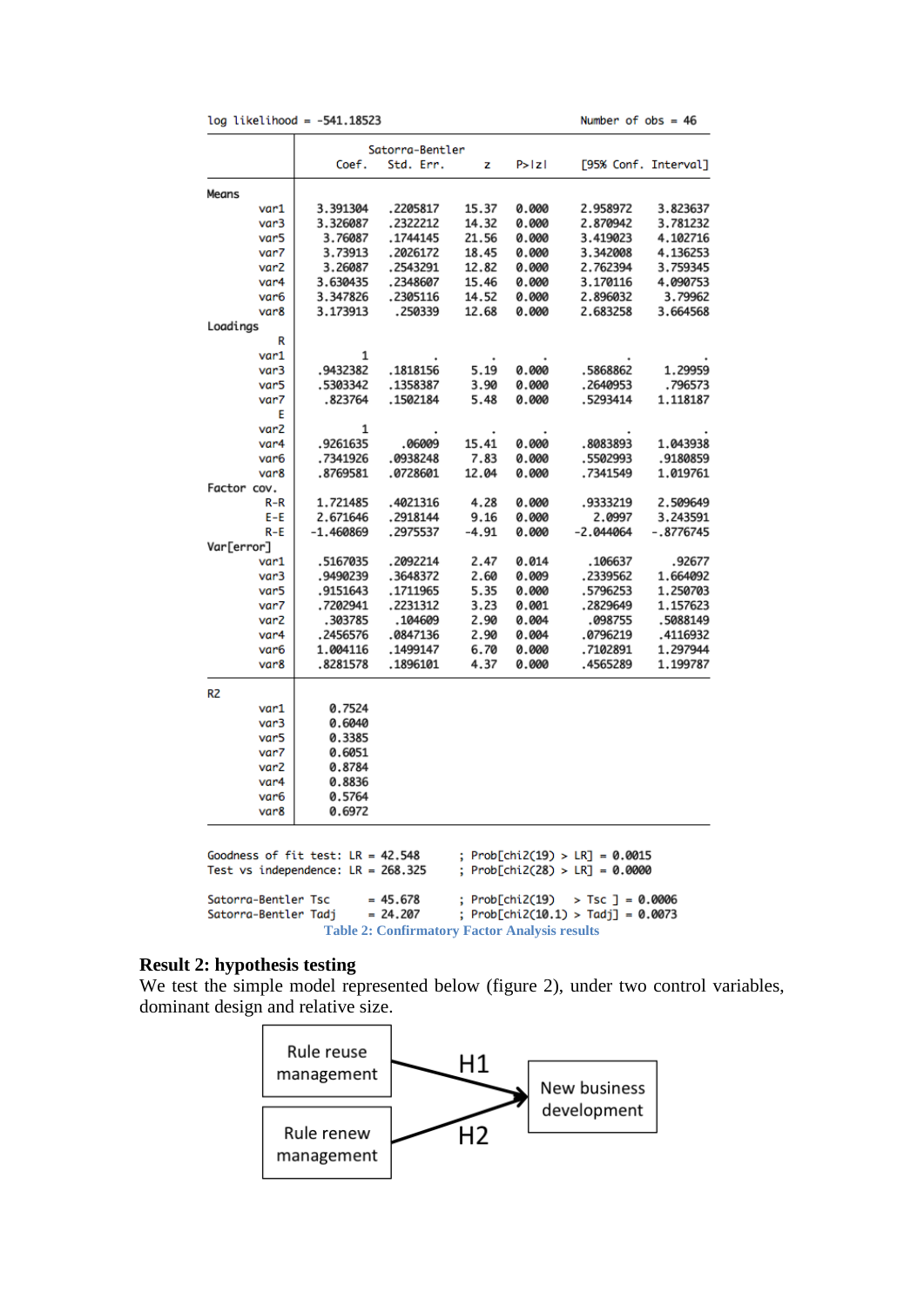**Figure 2: model R factor and E factor vs new business development**

Following the CFA we created two variables, R and E, both being an average of the items they significantly load. When R is superior (resp. inf) to the threshold 3.00 we consider that the project was R\_high (resp. R\_low). The same for E.

The control variables dominant design (DD) and relative size (relSize) are also coded in 0-1 value at the threshold 3.00.

The hypotheses are:

*H1: The rule-reuse factor R is independent of new business creation.* 

*H2: the rule-renew factor E is positively related to new business creation.* 

*H1 and H2 remain true with the control factors dominant design and relative size.* 

The result of the logistic regression are given below. They confirm H1 and H2, with the control factors.

| Logistic regression<br>Log likelihood = $-14.103078$ |                                                                |                                                         |                                            |                                           | Number of obs<br>$\equiv$<br>$LR$ chi $2(4)$<br>Prob > chi2<br>$=$<br>Pseudo R2<br>$=$ |  | 46<br>34.78<br>0.0000<br>0.5522                          |
|------------------------------------------------------|----------------------------------------------------------------|---------------------------------------------------------|--------------------------------------------|-------------------------------------------|----------------------------------------------------------------------------------------|--|----------------------------------------------------------|
| nBD                                                  | Coef.                                                          | Std. Err.                                               | z                                          | P >  Z                                    |                                                                                        |  | [95% Conf. Interval]                                     |
| rulebased<br>explo<br>DD<br>relSize<br>_cons         | $-.9490447$<br>4.458672<br>1.038004<br>.0337635<br>$-1.475029$ | 1.500032<br>1.377134<br>1.245954<br>1.050835<br>1.92862 | $-0.63$<br>3.24<br>0.83<br>0.03<br>$-0.76$ | 0.527<br>0.001<br>0.405<br>0.974<br>0.444 | $-3.889053$<br>1.759539<br>$-1.404021$<br>$-2.025835$<br>$-5.255056$                   |  | 1.990964<br>7.157805<br>3.480029<br>2.093362<br>2.304997 |

**Table 3: Logistic regression for H1 and H2**

Actually only 4 projects are below the threshold 3.0: XP-80 Jet Airplane of the Lockheed Skunk Works, Polaris missile, IBM 360 and IBM PC. In these cases the projects are related to new business development but they don't exhibit a high value on rule-renew factor. Going back to the detailed case studies, we found in all four cases an interesting pattern: the rule-renew often preceded the project. In the case of Polaris (first US submarine missile), there were already many building blocks to realize a missile and even if there were many challenges for building a submarine missile, even if the new submarine missile appeared as a "new business" in itself, the rule-renew could be limited to the design of a new, very compact missile warhead and solid propellant. The case of IBM PC is even more interesting: the rule-renew was actually made by other companies and research labs and IBM project actually consisted in using the rule-renew made by others, hence a strategy of open architecture using external components (intel CPU, Microsoft OS, etc.). Thus it is true that the project was not a place for rule-renew but still, there was a (hidden) rulerenew to get the new business development.

These results confirm 1) the idea that new business development requires that the management is "rule-renew oriented". 2) It also confirms a less self-evident hypothesis: new product development can emerge equally in cases where there is a management that is strongly based on existing rule or cases where management is not strongly based on existing rules. The exceptions to H2 of course pinpoint the fact that exploration is not only limited to project, and there are cases where new business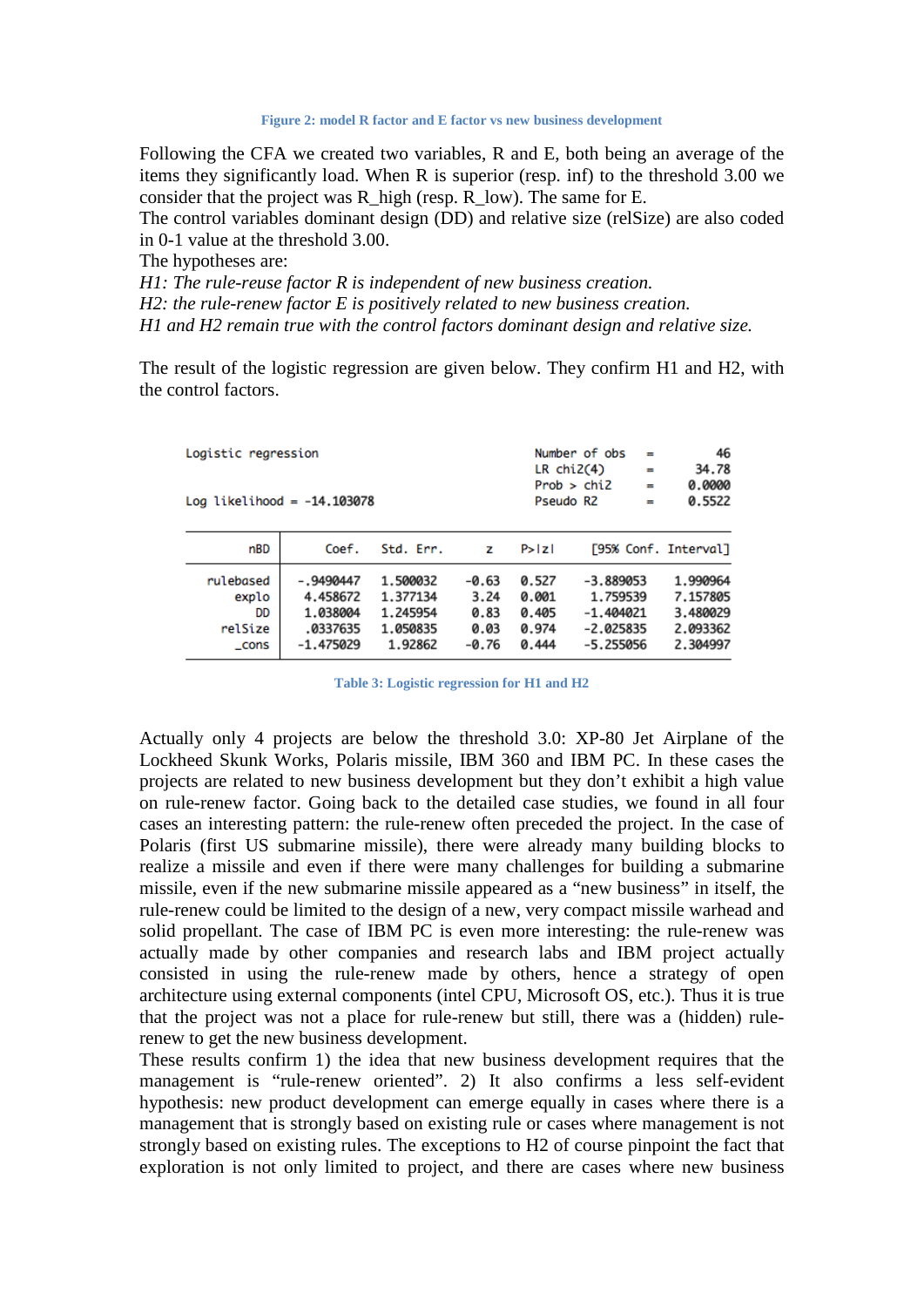development is based on rule-renew activities that are independent of the firm project or even independent of the firm itself. These cases are beyond the scope of this paper, since we selected a sample where there was a project and new business development.

## **Result 3: qualitative analysis**

Result 1 confirms our measurement model for two latent variables, rule-reuse managerial principles on the one hand and exploratory managerial principles on the other hand. One could even say rule creation or rule renewal managerial principle for this latter factor.

Result 2 confirms that rule-reuse managerial principle and new business development are independent whereas exploratory managerial principles are positively related to new business development.

These results lead us to identify several categories of projects (see data points below):

- 1- We find a lot of projects  $(11)$  that are R low and E high. Project management was more oriented towards rule renewal that rule reusing and this might explain that they finally led to new business development. The most extreme project is Manhattan, which exhibits the lowest score in rule based and the highest in rulerenew.
- 2- We find in the upper right corner projects that are both R\_high and E\_high. These situations are more counterintuitive since they suppose to be good at reusing rule and renewing rules. How could these projects combine the opposite? We find threee projects here: Edison Lighting System, Toyota Prius and Saint-Gobain Windshields with thin coating. When rereading cases in details we find interesting patterns that could explain the positive relation between rule-reuse management and rule-renew oriented management: in all three cases, we find actually series of projects or a portfolio of interdependent projects. Each single project is well-driven with clearcut objective (resources, spec, delay,…) but the objective itself can be exploratory. For instance one of the first Prius action was a concept car for the Tokyo Motor Show and the concept car intended to explore some customer values and technological alternatives. One of the sub-projects of Edison Lighting consisted in the development of demonstrators for Christmas Mall Lighting. Hence the logic of efficient reuse is put to the service of exploration, it supports efficient, well-oriented exploration.
- 3- In the middle we find projects where there seems to be a trade-off between rulereuse management and rule-renew management. We find here multiple patterns.
	- a. Low scores in rule-renew can be explained by front-end exploration, just like in IBM360. For instance F117-Stealth and the Stealth family, actually results also from exploration run by university mathematicians (for wavelength reflections), by suppliers (surface structure to reflect radar wavelength), by the company and all its competitors (since the end of WW2, every military aircraft designer is working on low radar reflection) and by the "customer" himself (US army) who had the opportunity to learn by trying the multiple proposals.
	- b. We find also a logic of decoupling: the project is actually subdivided into several building blocks, some of them being rule-reuse and the other being more exploratory. This is clearly the case of Polaris, where the vast majority of the tasks were rule based, except the warhead (which precisely was not integrated into a the PERT). One finds similar patterns for Eiffel, Baldwin and Kodak. Eiffel low cost, transportable bridges combine pattern a) and b): multiple preliminary explorations help to design well-delimited exploration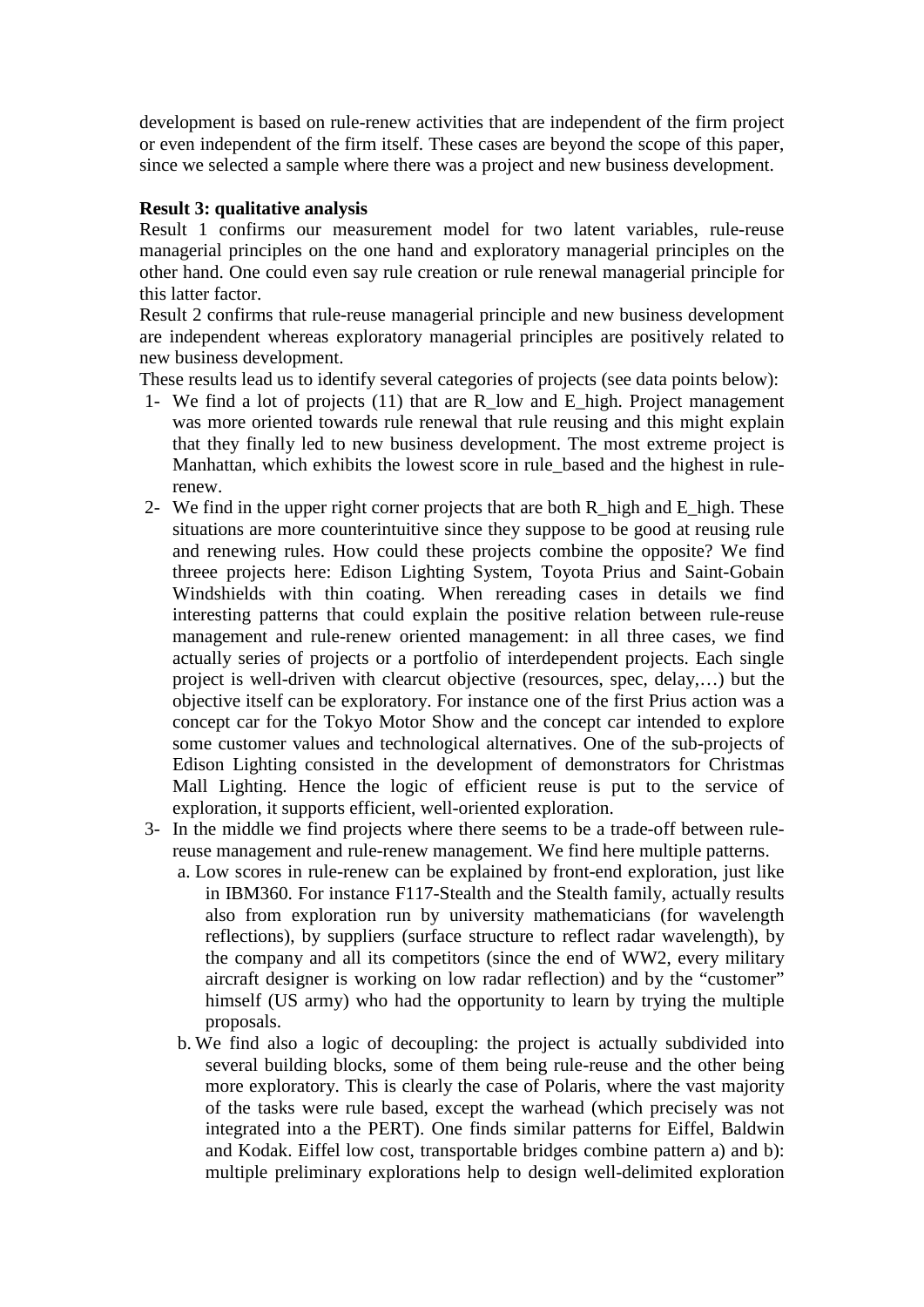areas inside the project, where exploratory could be launched with limited risks (try steel instead of iron, try new ways to throw the bridges…);

c. Still the logic of rule-reuse and the logic of rule-renew can also lead to some limitations in the rule-renew or limited success in rule-reuse management. The domination of rule-reuse can lead to avoid some technological rulerenews and conversely the unavoidable technological challenges will cause dramatic delay in the project (see IBM 360).



#### **DISCUSSION AND MANAGERIAL IMPLICATIONS**

This paper adds to the literature on new business development and project management. It is based on a sample of 26 projects leading to new business development, and 20 control cases not leading to new business development, each case being an in-depth, controllable, contextualized, long term case study. 1) It shows that the distinction between rule-reuse management and rule-renew (or rule renewal) management is meaningful to characterize project management in new business development situation. 2) It shows that successful new business development doesn't require rule-reuse management but coincides with rule-renewal management; 3) it shows different forms of interactions between rule-reuse and rule-renewal management. 4) it clarifies the management principles of exploratory projects by integrating the literature in a single framework. The historical analysis demonstrates their relevance.

#### **Managerial implications.**

These results have strong managerial implications: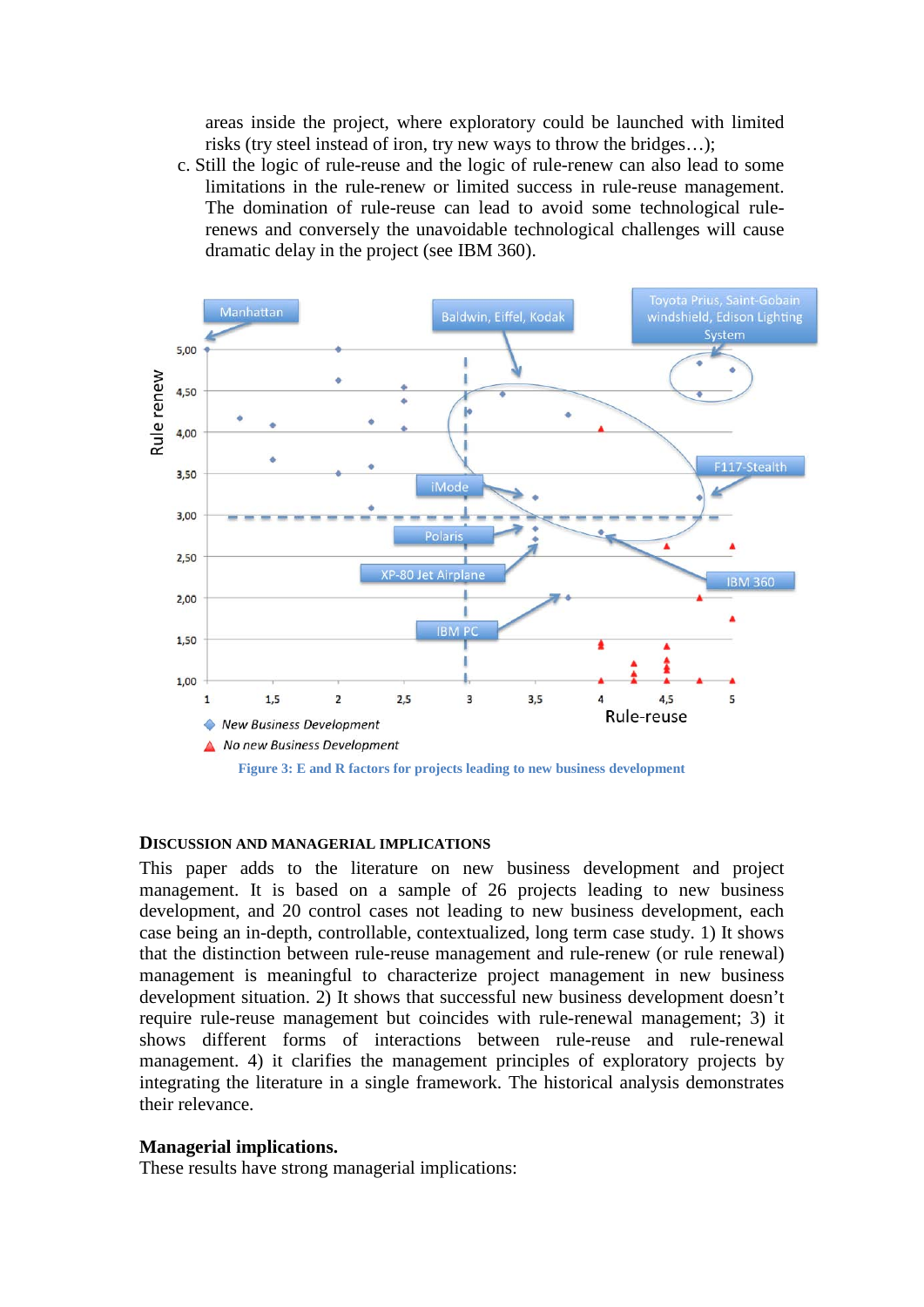- 1- project management can be a good way to organize for new business development, to the condition that it is clearly oriented toward rule-renewal and, therefore, rely on specific management principles. Project management can be also be oriented to rule-reuse but it is not necessary and it will require to manage the combination between rule-reuse and rule renew.
- 2- The projects that don't follow rule-reuse principles are not necessarily bad! Project evaluation has to adopt a dual perspective. For instance strongly rulereuse projects should justify that they don't need to renew rules and conversely strongly rule-renew projects should justify that they are really unable to reuse any rule of the organization.
- 3- This adds a new dimension to project management: the strategic capacity to combine rule reuse and rule renew. Some of our cases echo already known strategy: sequences of rule-reuse heading to rule-renew; decoupling rule reuse and rule-renew in different projects tasks or module, parallel rule-reuse projects providing pieces for rule-renew,… These strategies might pave the way to new forms of project portfolio management or the management of platforms of projects.

# **REFERENCES**

- Abernathy WJ, Utterback J (1978) Patterns of Industrial Innovation. Technology Review 2:pp. 40-47
- Adner R, Levinthal DA (2004) What is *not* a real option: considering boundaries for the application of real option to business strategy. Academy of Management Review 29 (1):74-85
- Akrich M, Callon M, Latour B (2002) The Key to Success in Innovation, part 1 : the art of interessement  $\&$  part 2 : the art of choosing good spakespersons. International Journal of Innovation Management 6 (2):187-206 & 207-225
- Allaud L, Martin M (1976) Schlumberger, histoire d'une technique. Berger-Levrault, Paris
- Baldwin C (2005) Unmanageable Designs: What Some Designs Need from the Economy and How They Get It. Paper presented at the SDM Conference, October, 27
- Baldwin C, Clark K (2000) Design rules: the power of modularity. The MIT Press, Cambridge, MA
- Bowker GC (1994) Science on the Run, Information Management and Industrial Geophysics at Schlumberger, 1920-1940. Inside Technology. The MIT Press, Cambridge, MA
- Brooks C, Grimwood J, Swenson L (1979) Chariots for Apollo: A History of Manned Lunar Spacecraft. NASA History Series. NASA, Washington, DC
- Brooks F (2010) The Design of Design. Essays from a Computer Scientist. Addison-Wesley, Boston, MA
- Brown JK (1995) The Baldwin Locomotive Works 1831-1915, A Study in American Industrial Practice. Studies in Industry and Society. The Johns Hopkins University Press, Baltimore and London
- Brown SL, Eisenhardt K (1995) Product Development: Past Research, Present Findings, and Future directions. Academy of Management Review 20 (2):343-378
- Bryant L (1973) The Role of Thermodynamics in the Evolution of Heat Engines. Technology and Culture:152-165
- Bryant L (1976) The Development of the Diesel Engine. Technology and Culture 17 (3):432-446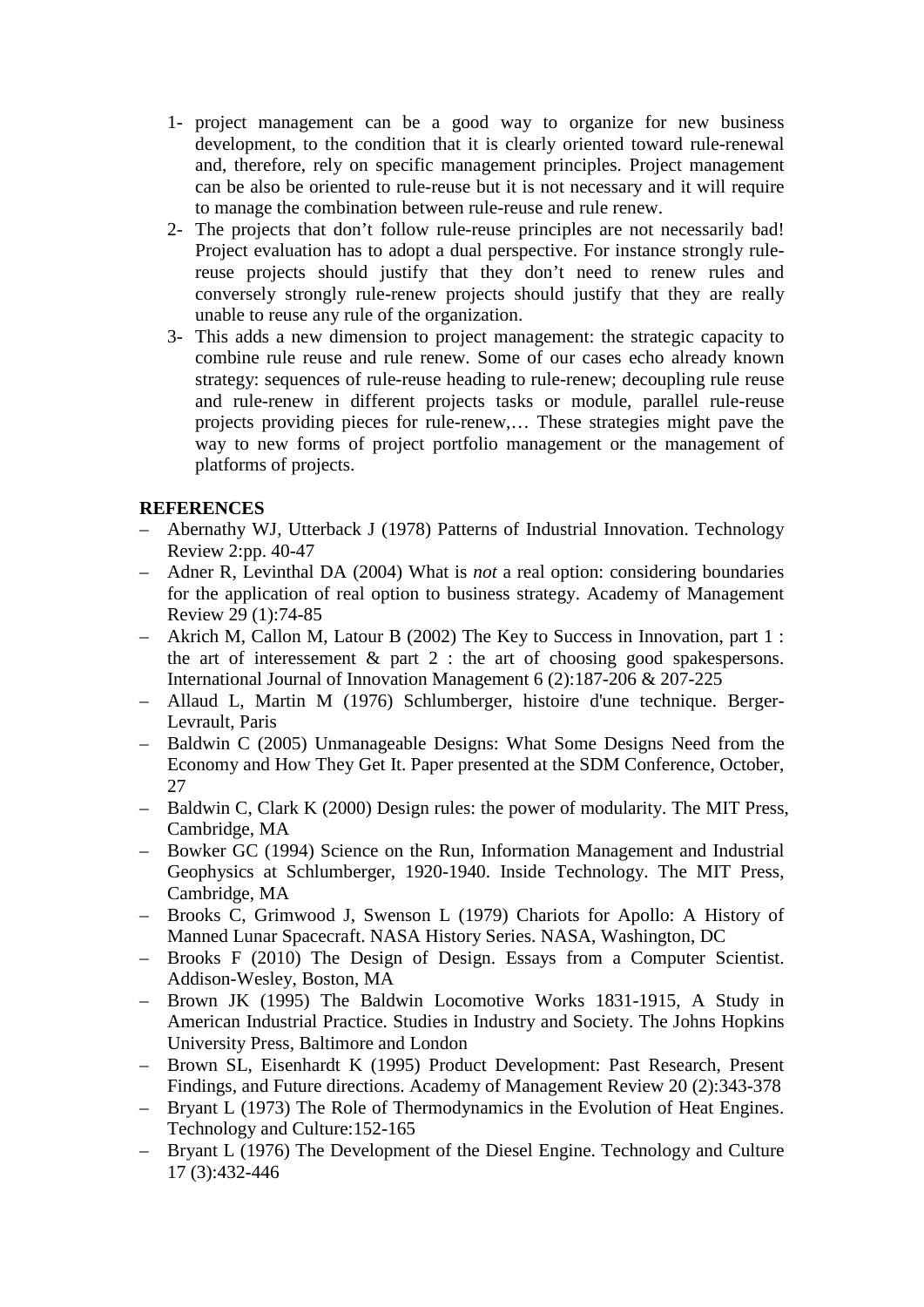- Burgelman R, Meza P (2007) Intel Centrino in 2007 : A New "Platform" Strategy for Growth. Stanford Business School Case (SM-156)
- Carlson WB (1992) Innovation as a social process. Elihu Thomson and the Rise of General Electric, 1870-1900. Cambridge University Press, Cambridge
- Ceruzzi P (2003) A History of Modern Computing. MIT Press, Cambridge, MA
- Chapel V (1997) La croissance par l'innovation intensive : de la dynamique d'apprentissage à la révélation d'un modèle industriel, le cas Téfal. Thèse de doctorat en Ingénierie et Gestion, Ecole des Mines de Paris, Paris
- Chapel V (1999) La "poêle magique" ou la genèse d'une firme innovante. Entreprises et histoire 23:pp. 63-76
- Chevenard P (1923) Méthodes de recherche et de contrôle dans la métallurgie de précision. Mémoires et comptes rendus des travaux de la société des ingénieurs civils de France:43
- Chevenard P (1933) L'installation et l'organisation d'un laboratoire sidérurgique moderne. Mémoires de la société des ingénieurs civils de France Septembreoctobre 1932
- Chposky J, Leonsis T (1988) Blue Magic. The People, Power and Politics Behind the IBM PC. Facts on File Publications, New-York
- Clark KB, Fujimoto T (1991) Product Development Performance : Strategy, Organization and Management in the World Auto Industry. Harvard Business School Press, Boston
- Cooper RG, Kleinschmidt EJ (1987) New products: What separates winners from losers? . Journal of product innovation management 4:169-184
- Cooper RG, Kleinschmidt EJ (1993) Major new products: what distinguishes the winners in the chemical industry? . Journal of product innovation management 10:90-111
- Daloz P, Weil B, Fridenson P, Le Masson P (2010) Concevoir les outils du Bureau d'Etudes : Dassault Systèmes une firme innovante au service des concepteurs. Entreprises et histoire 58 (1):150-164
- Dyson J, Coren G (1997) Against the odds, an autobiography. London
- Eiffel G (188x) Nouveaux ponts portatifs économiques, système Eiffel, applicables au service des chemins vivinaux et ruraux, à celui des armées en campagne, aux chemins de er à voie étroite et aux routes ocloniales
- Notice sur les différents types des ponts de ce système.
- Elmquist M, Le Masson P (2009) The value of a 'failed' R&D project: an emerging evaluation framework for building innovative capabilities. R&D Management 39 (2):136-152
- Fredberg T (2007) Real options for innovation management. International Journal of Technology Management 39 (1/2):72-85
- Funk J (2001) The Mobile Internet. How Japan dialed up and the west disconnected. ISI Publications, Pembroke
- Gawer A, Cusumano M (2002) Platform Leadership. Harvard Business School Press, Boston, MA.
- Gillier T, Hooge S (2012) Framing the scope of value management during the emergence of radical innovation projects. Paper presented at the R&D Management Conference, Grenoble, France,
- Hatchuel A, Le Masson P, Weil B (2005) The Development of Science-Based Products: Managing by Design Spaces. Creativity and Innovation Management 14 (4):345-354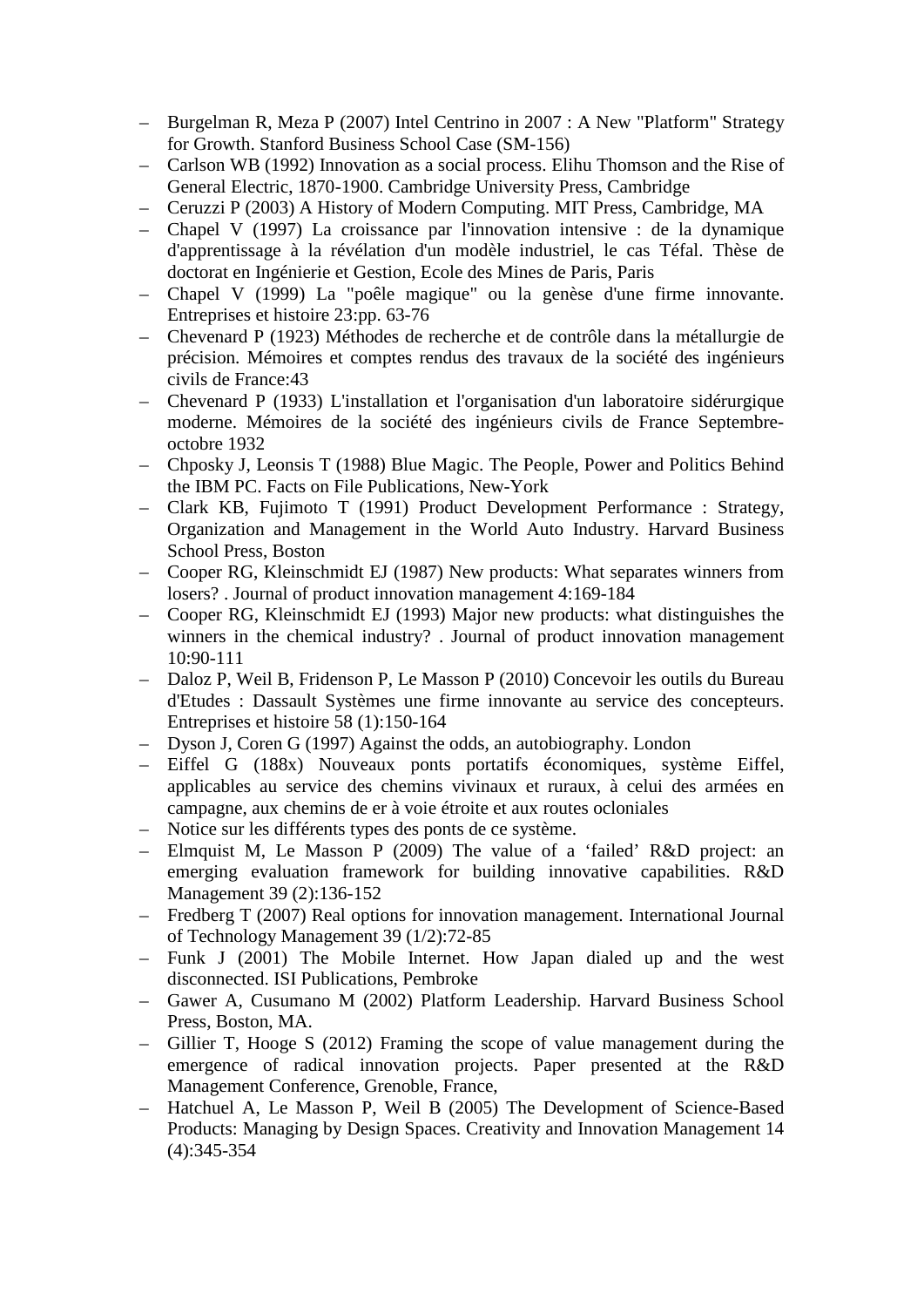- Hatchuel A, Starkey K, Tempest S, Le Masson P (2010) Strategy as Innovative Design: An Emerging Perspective. Advances in Strategic Management 27:3-28
- Henderson RM, Clark KB (1990) Architectural Innovation : The Reconfiguration of Existing Product Technologies and the Failure of Established Firms. Adminitrative Science Quarterly 35 (1990):9-30
- Hewlett R, Anderson O (1962) The New World, 1939-1946. Volume I of a History of the United States Atomic Energy Commission. The Pennsylvania State University Press, University Park, PA
- Hewlett R, Duncan F (1974) Nuclear Navy, 1946-1962. University of Chicago Press, Chicago
- Hounshell DA, Smith JK (1988) Science and Corporate Strategy: Du Pont R&D, 1902-1980. Studies in Economic History and Policy, the United States in the Twentieth Century. Cambridge University Press, Cambridge
- Hughes T (1998) Rescuing Prometheus. Vintage Books, New-York
- Hughes TP (1971) Elmer Sperry, Inventor and Engineer. The Johnq Hopkins University Press, Baltimore
- Hughes TP (1983) Networks of power : electrification in Western Societies, 1880- 1930. John Hopkins University Press, Baltimore
- Imai K, Nonaka I, Takeuchi H (1985) Managing the New Product Development Process : How Japanese Learn and Unlearn. In: Clark KB, Hayes RH, Lorenz C (eds) The Uneasy Alliance : Managing the Productivity Technology Dilemna. Harvard Business School Press, Boston, MA,
- Israel P (1998) Edison: A Life of Invention. John Wiley ans Sons, New York
- Itazaki H (2008) The Prius that shook the world. How Toyota developed the world's first mass-production hybrid vehicle.
- Jenkins RV (1975) Technology and the market: George Eastman and the origin of mass amateur photography. Technology and Culture 16 (1):1-19
- Jenkins RV (1983) Images and enterprise, Technlogy and the American photographic industry 1839 to 1925. John Hopkins University Press, Baltimore, Maryland
- Johnson S (2002a) The Secret of Apollo. Systems Management in American and European Space Programs. New Series in Nasa History. The John Hopkins University Press, Baltimore
- Johnson S (2002b) The United States Air Force and the Culture of Innovation, 1945-1965. Air Force History and Museum Program, Washington, DC
- Kieser A (1994) Why Organization Theory Needs Historical Analysis And How This Should Be Performed. Organization Science 5 (4):pp. 608-620
- Koen P, Ajamian G, Burkart R, Clamen A, Davidson J, D'Amore R, Elkins C, Herald K, Incorvia M, Johnson A, Karol R, Seibert R, Slavejkov A, Wagner K (2001) Providing Clarity and a Common Language to the "Fuzzy Front End". Research/Technology Management 44 (2):pp. 46-56
- Kolenikov S (2009) Confirmatory factor analysis using confa. The Stata Journal 9 (3):329-373
- Le Masson P, Cogez P, Felk Y, Weil B (2011a) Revisiting Absorptive Capacity with a Design Perspective. International Journal of Knowledge Management Studies Accepted, to be published
- Le Masson P, Weil B (2010) La conception innovante comme mode d'extension et de régénération de la conception réglée : les expériences oubliées aux origines des bureaux d'études. Entreprises et histoire 58 (1):51-73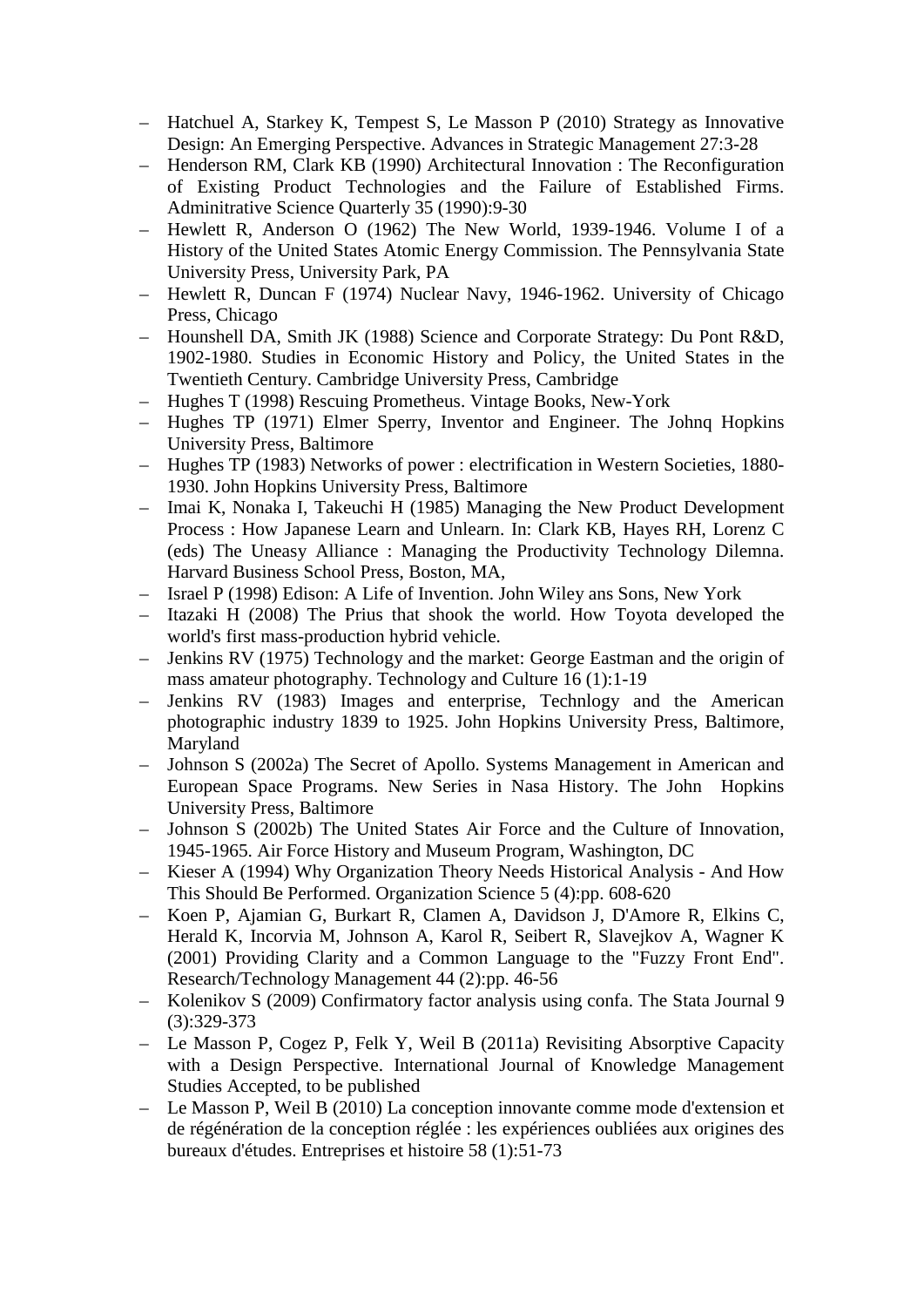- Le Masson P, Weil B, Hatchuel A (2009) Platforms for the design of platforms: collaborating in the unknown. In: Gawer A (ed) Platforms, Market and Innovation. Edward Elgar, Cheltenham, UK, pp 273-305
- Le Masson P, Weil B, Hatchuel A (2010) Strategic Management of Design and Innovation. Cambridge University Press, Cambridge
- Le Masson P, Weil B, Hatchuel A, Cogez P (2011b) Why aren't they locked in waiting games? Unlocking rules and the ecology of concepts in the semiconductor industry. . Technology Analysis & Strategic Management Accepted, to be published
- Leifer R, McDermott CM, O'Connor GC, Peters LS, Rice MP, Veryzer R (2000) Radical Innovation. How Mature Companies can Outsmart Upstarts. Harvard Business School Press, Boston, MA
- Lemoine B (1989) Gustave Eiffel. Hazan, Paris
- Lenfle S (2008) Exploration and project management. International Journal of Project Management 6 (5):469-478
- Lenfle S (2011) The strategy of parallel approaches in projects with unforeseeable uncertainty: the Manhattan case in retrospect. International Journal of Project Management 29 (4):pp. 359-373
- Lenfle S. 2012. Exploration, project evaluation and design theory: a rereading of the Manhattan case. *International Journal of Managing Projects in Business* **5**(3): forthcoming
- Lenfle S, Loch CH (2010) Lost Roots: How Project Management Came to Emphasize Control Over Flexibility and Novelty. California Management Review 53 (1):1-24
- Lenfle S, Midler C (2003) Innovation in automotive telematic services : characteristics of the field and management principles. International Journal of Automotive Technology and Management 3 (1/2):pp. 144-159
- Lenfle S, Midler C (2009) The launch of innovative product-related services: lessons from automotive telematics. Research Policy 38 (1):pp. 156-169
- Lichtenthaler U (2009) Absorptive Capacity, Environmental Turbulence, and the complementarity of Organizational Learning Processes. Academy of Management Journal 52 (4):822-846
- Loch CL, De Meyer A, Pich MT (2006) Managing the Unknown. John Wiley  $\&$ Sons, Hoboken, NJ
- Magnusson T, Berggren C (2001) Environmental innovation in auto development. Managing technological uncertainty within strict limits. International Journal of Vehicle Design 26 (2/3):101-115
- Maidique MA, Zirger BJ (1985) The new product learning cycle. Research Policy 14:299-313
- March JG (1991) Exploration and exploitation in organizational learning. Organization science 2 (1):71-87
- McGrath RG (2001) Exploratory Learning, innovative capacity and managerial oversight. Academy of Management Journal 44 (1):118-131
- Midler C (1993) L'auto qui n'existait pas, management des projets et transformation de l'entreprise. InterEditions, Paris
- Millard A (1990) Edison and the business of innovation. Johns Hopkins Studies in the History of Technology. The Johns Hopkins University Press, Baltimore and London
- Miller J (1995) Lockheed Martin's Skunk Works. Revised edition. First edition 1993. edn. Midland Publishing Ltd., Leicester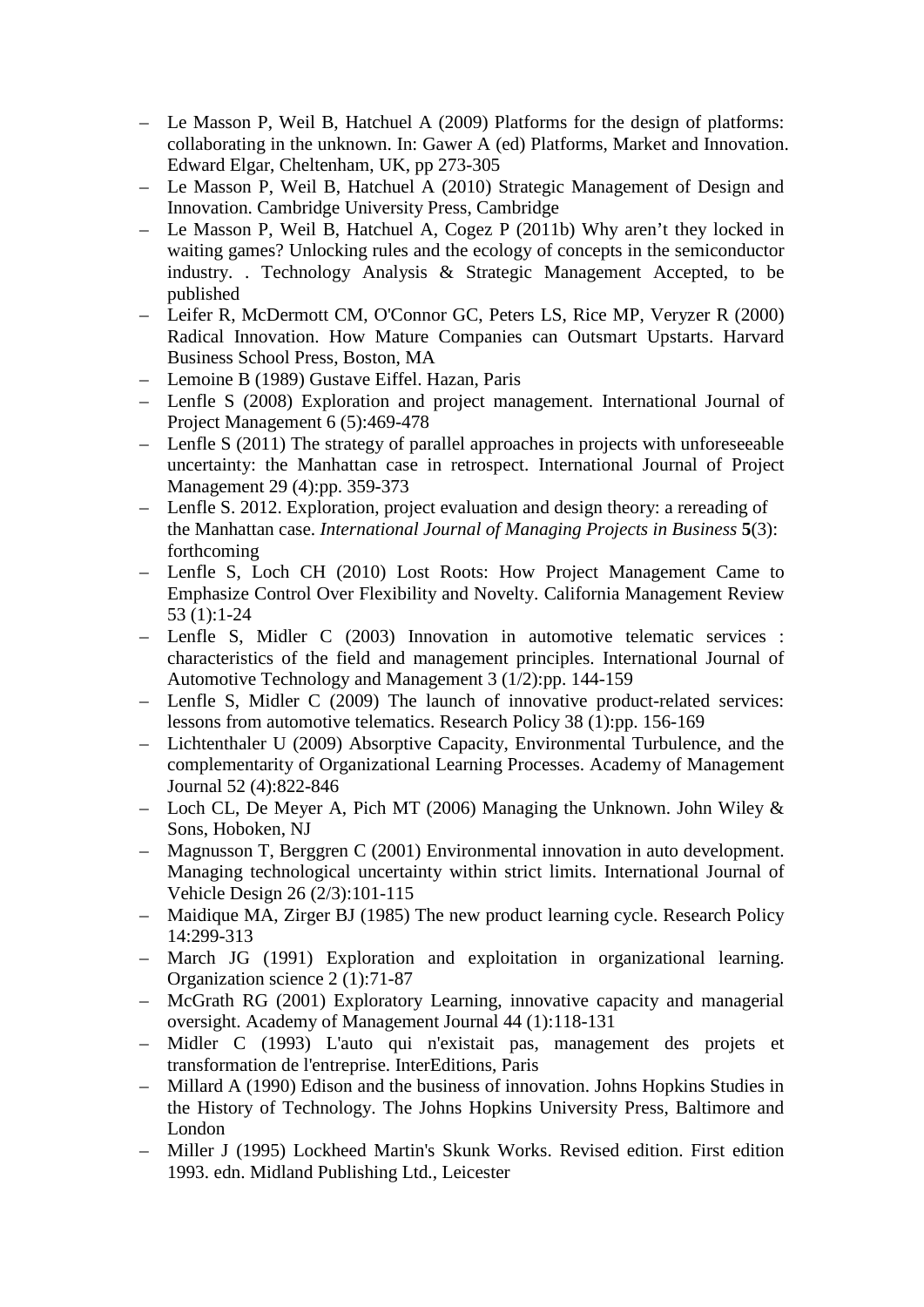- Murray C, Bly Cox C (1989) Apollo. The Race to the Moon. Simon and Schuster, New-York
- Myers S, Marquis DG (1969) Successful industrial innovations. National Science Foundation, Washington
- Nonaka I, Peltokorpi V (2006) Knowledge-Based View of Radical Innovation: Toyota Prius Case. In: Hage J, Meeus M (eds) Innovation, Science, and Institutional Change. Oxford University Press, Oxford, pp 88-104
- O'Connor GC (2008) Major Innovation as a Dynamic Capability: A Systems Approach. Journal of product innovation management 25:313-330
- Pasquier H (2008a) Acteurs, stratégies et lieux de 'recherche et développement' dans l'industrie horlogère suisse, 1900-1970. Entreprises et histoire 52:76-84
- Pasquier H (2008b) La "recherche et développement" en horlogerie. Acteurs, stratégies et choix technologiques dans l'arc jurassien, 1900-1970. Alphil, Neuchätel
- Pettigrew A (1990) Longitudinal Field Research on Change : Theory and Practice. Organization Science 1 (3):pp. 267-292
- PMI (2004) A Guide to the Project Management Body of Knowledge. 3rd Edition edn. Project Management Institute, Philadelphia
- Reich LS (1985) The Making of American Industrial Research, Science and Business at GE and Bell, 1876-1926. Study in economic history and policy, the United States in the twentieth century. Cambridge University Press, Cambridge
- Reid SE, De Brentani U (2004) The Fuzzy Front End of New Product Development for Discontinuous Innovations: A Theoretical Model. Journal of product innovation management 21 (3):170-184. doi:10.1111/j.0737- 6782.2004.00068.x
- Rheinberger H-J (2001) Putting Isotopes to Work: Liquid Scintillation counters, 1950-1970. In: Joerges B, Shinn T (eds) Instrumentation Between Science, State and Industry. Kluwer Academic Publishers, Dordrecht, pp 148-174
- Rhodes R (1986) The Making of the Atomic Bomb. Simon & Schusters, New-York
- Rich B, Janos L (1994) Skunk Works. A Personal Memoir of My Years at Lockheed. Little, Brown and Company, Boston
- Santos FM, Eisenhardt KM (2009) Constructing markets and shaping boundaries: entrepreneurial power in nascent fields. Academy of Management Journal 52 (4):643-671
- Sapolsky H (1972) The Polaris System Development. Harvard University Press, Cambridge, MA
- Satorra A, Bentler PM (1994) Corrections to test statistics and standard errors in covariance structure analysis. In: von Eye A, Clogg CC (eds) Latent variables analysis. Sage, Thousand Oaks, CA,
- Schön DS (1990) The Design Process. In: Howard VA (ed) Varieties of Thinking. Essays from Harvard's Philosophy of Education Research Center. Routledge, New York, NY, pp 110-141
- Sobek DK, Ward AC, Liker JK (1999) Toyota's Principles of Set-Based Concurrent Engineering. Sloan Management Review Winter 1999:67-83
- Sommer S, Loch CH, Dong J (2008) Managing Complexity and Unforseeable Uncertainty in Startup Companies: an Empirical Study. Organization Science 20 (1):118-133
- Spinardi G (1994) From Polaris to Trident: the Development of US Fleet Ballistic Missile Technology. Cambridge University Press, Cambridge